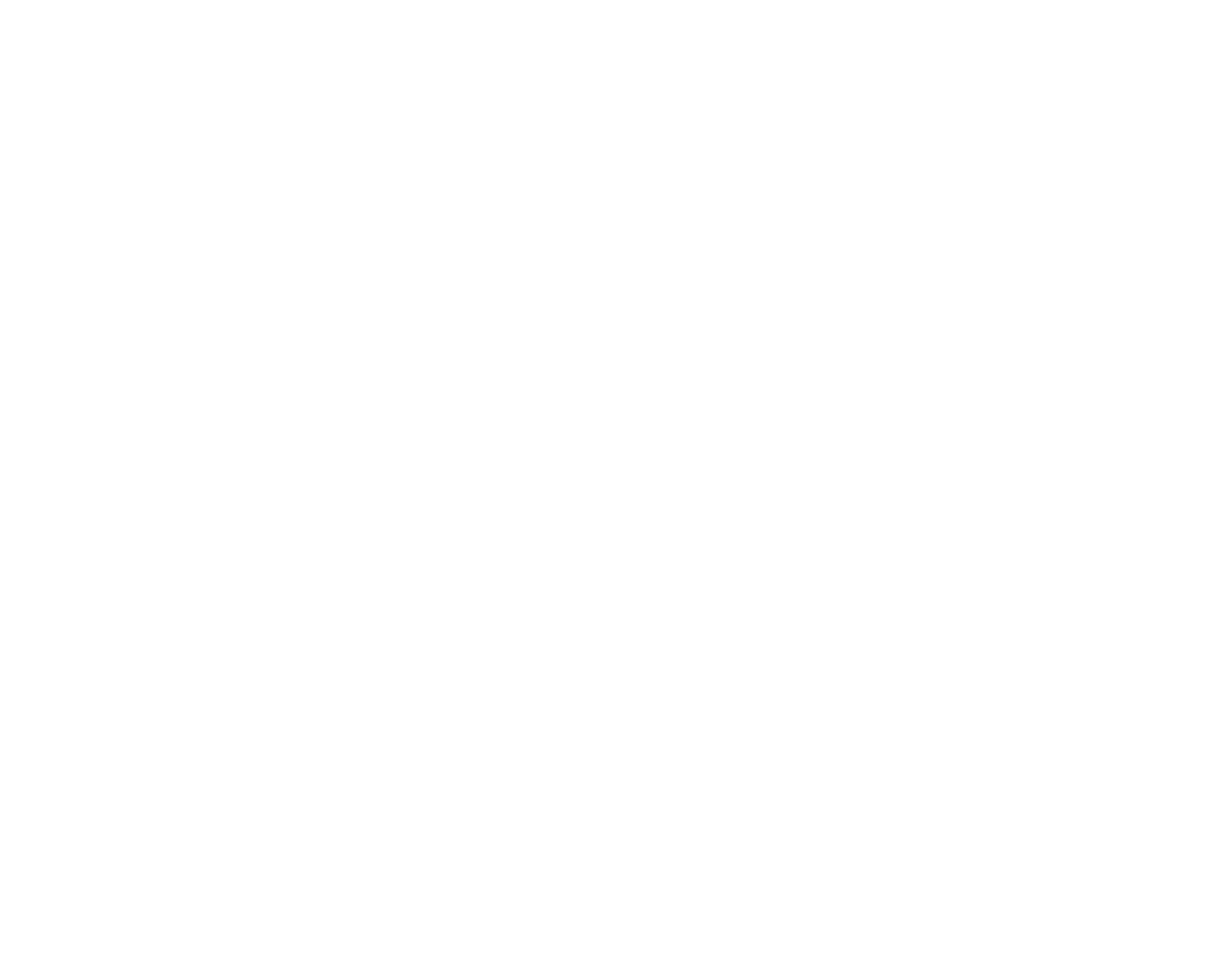# **TABLE of CONTENTS**

## **Application Submittal**

## **Preparing for the Application Materials**

### **Engineering and Surveying**

#### **Architecture**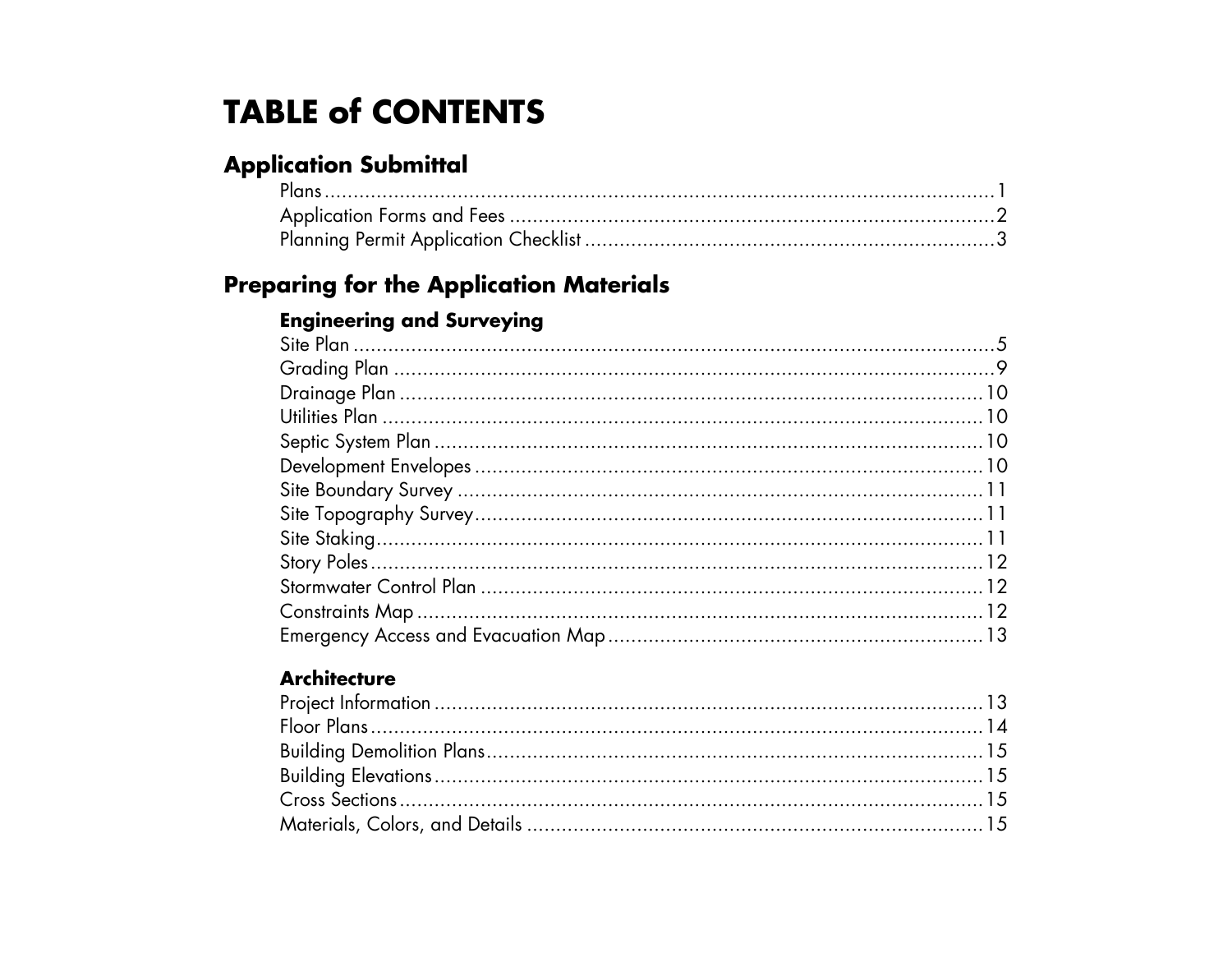## **Special Studies and Documents**

| .23 |
|-----|
|     |
|     |
| .23 |
|     |
| .24 |
|     |

Prepared April, 2021<br>Version 5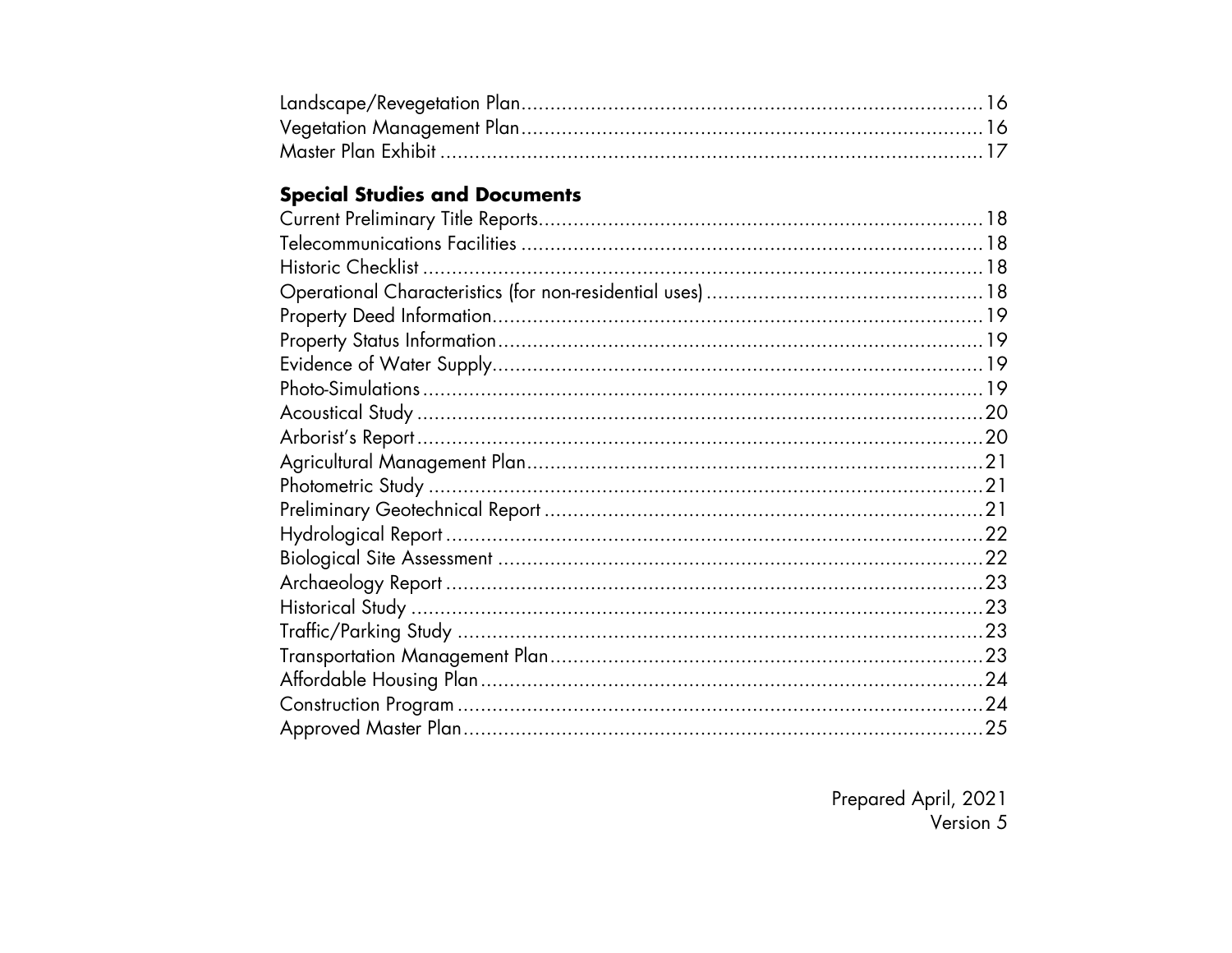# **APPLICATION SUBMITTAL**

Submitting a complete application is the key to finishing the planning process quickly. This checklist describes all the plans, documents, and other information necessary to prepare a complete application. To begin, you must know what planning application(s) you are submitting and then review the checklist table on the following pages to find the basic submittal items (marked with a  $\checkmark$ ).

You must include all the basic submittal items in your application packet, or it will not be accepted for review. Basic submittal items that do not apply to a project are not required (e.g., septic plans for a project served by public sewer). After reviewing your initial submittal package, your project planner will determine whether additional items (marked with a  $\square$ ) will be required before your application can be deemed complete.

Items required on the checklist may be combined on the submitted plans so long as the plans are easy to read. Structural drawings and calculations are not required for most planning permit applications. Terms used in this checklist are defined in the applicable sections of the Marin County Code.

Please review the sample plans the Planning Division has had prepared to better understand the requirements specified in this checklist. Included in the sample plans are site plans, architectural elevations, sections, and floor plans, as well as landscaping and vegetation management plans. Reviewing these in combination with

the items in this checklist should clarify the expectations for submittal information. The sample plans are available on our website and at our planning service counter.

#### **Plans**

Most planning applications require the submittal of two sets of plans, including one full sized copy of the complete set of plans plus a reduced plan set that is 11 inches by 17 inches in size. However, eight full-sized copies of the complete set of plans must be submitted for Tentative Map applications. Each full-sized set of plans should not exceed 24 inches by 36 inches and must be collated and folded to a size no larger than 11 inches by 17 inches.

In addition to the hard copy plan sets described above, electronic copies of plans and technical reports shall be submitted in PDF format. Electronic plans and accompanying technical reports shall not exceed a file size of 60 MB each and must be submitted on a USB drive. All plans and reports need to be dated.

If you are submitting revisions to an existing application, the revisions must be clouded and properly identified with each revised sheet marked "revised" and the revision date clearly indicated. Please consult with your assigned planner when submitting revisions to see if you will be required to submit complete sets of revised plans. All plans must be accurate and internally consistent.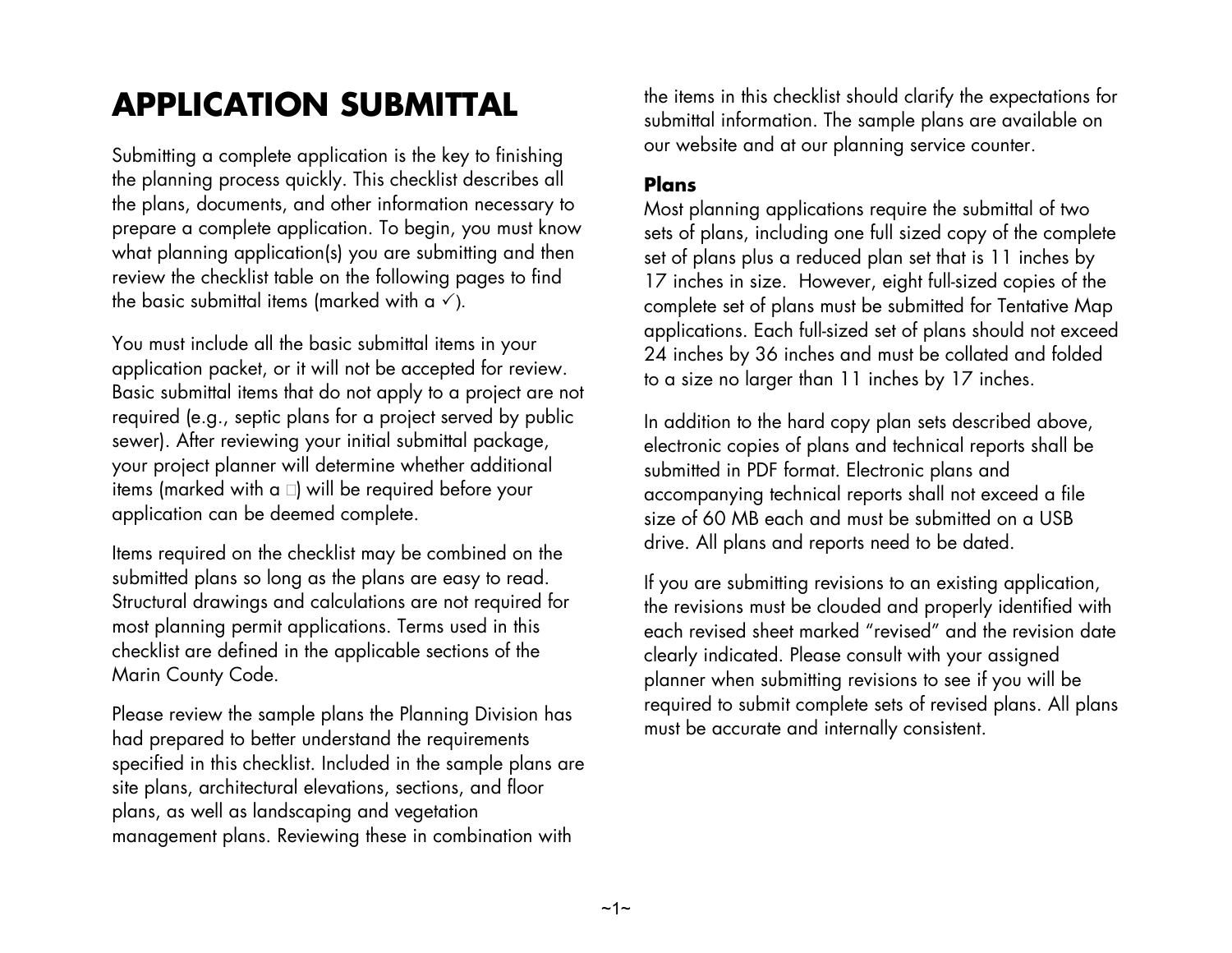#### **Application Forms and Fees**

A completed and signed Planning Permit Application or Property Modification Application must be submitted along with the application packet. Property Modification Applications are required for Tentative Maps, Lot Line Adjustments, and Certificates of Compliance.

Please provide a brief written description of the project on the application form. All applications must be signed by the property owner, who must allow County staff to enter the property during the course of reviewing the project, and each plan preparer must sign an agreement giving the County permission to distribute their plans and make them publicly available for review.

Please refer to the Planning Division's current fee schedule for required fees and contact the Planning Division office for an estimate of required fees. All checks must be payable to the "Marin County Community Development Agency" or "Marin County Planning Division." Applications may also be paid for using a credit card.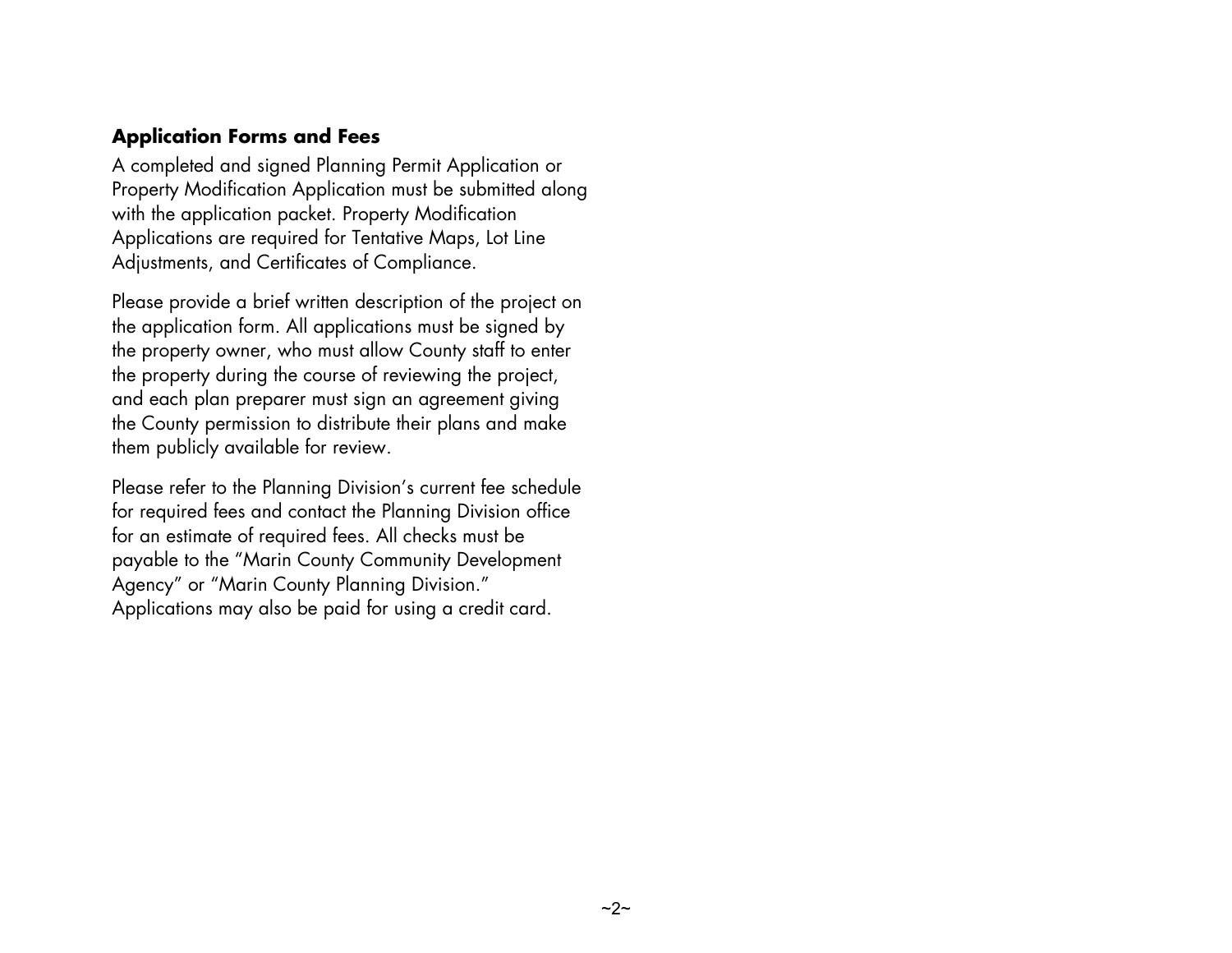# **Marin County Planning Application Checklist**

|                                                   |             |              |              |              |              |              |              |              | <b>Engineering and Surveying</b> |              |              |                   |              |                                    |              |              |                           |              |              |    |
|---------------------------------------------------|-------------|--------------|--------------|--------------|--------------|--------------|--------------|--------------|----------------------------------|--------------|--------------|-------------------|--------------|------------------------------------|--------------|--------------|---------------------------|--------------|--------------|----|
|                                                   | Legislation |              | Developments |              |              |              |              |              |                                  |              |              |                   |              | Land Uses and<br><b>Businesses</b> |              |              | Property<br>Modifications |              |              |    |
| Application Type                                  | PA<br>/RZ   | <b>MP</b>    | DR<br>/DP    | <b>DM</b>    | CP           | <b>VR</b>    | <b>TR</b>    | TP           | <b>SPR</b>                       | <b>FH</b>    | <b>PS</b>    | <b>MSP</b><br>/SR | SP<br>/TSP   | CUP/<br><b>MUP</b>                 | ADU          | LF           | <b>TM</b>                 | <b>TW</b>    | L            | CC |
| Site Plan<br>$\mathbf{1}$ .                       |             | $\checkmark$ | $\checkmark$ | $\checkmark$ | $\checkmark$ | $\checkmark$ | $\checkmark$ | $\checkmark$ | $\checkmark$                     | $\checkmark$ | $\checkmark$ | $\checkmark$      | $\checkmark$ | $\checkmark$                       | $\checkmark$ | $\checkmark$ | ✓                         | $\checkmark$ | $\checkmark$ |    |
| Grading Plan<br>2.                                |             |              | ✓            |              | ✓            | $\checkmark$ |              |              | $\checkmark$                     |              |              |                   |              |                                    |              |              |                           |              |              |    |
| Drainage Plan<br>3.                               |             |              | $\checkmark$ |              | $\checkmark$ | $\checkmark$ |              |              | $\checkmark$                     |              |              |                   |              | $\Box$                             | П            |              |                           | ┐            |              |    |
| Utilities Plan<br>4.                              |             |              | $\checkmark$ |              | $\checkmark$ | $\checkmark$ |              |              | $\checkmark$                     |              | $\Box$       |                   |              |                                    | $\checkmark$ |              | ✓                         | $\checkmark$ |              |    |
| Septic System Plan<br>5.                          |             |              | $\checkmark$ |              | $\checkmark$ |              |              | ✓            | $\checkmark$                     |              |              |                   |              |                                    | $\checkmark$ |              | ✓                         |              | $\checkmark$ |    |
| Development Envelopes<br>6.                       |             |              |              |              |              | $\Box$       |              |              |                                  |              |              |                   |              |                                    |              |              |                           |              |              |    |
| Site Boundary Survey<br>7.                        |             |              |              |              |              | $\checkmark$ |              |              |                                  |              |              |                   | ┐            |                                    |              |              |                           |              |              |    |
| Topographic Survey<br>8.                          |             |              |              |              |              | П            |              |              |                                  |              |              |                   |              |                                    |              |              |                           |              |              |    |
| Site Staking<br>9.                                |             |              |              |              |              | П            |              |              | ٦                                |              |              |                   |              |                                    |              |              |                           |              |              |    |
| 10. Story poles                                   |             |              |              |              |              | $\Box$       |              |              |                                  |              |              |                   | П            |                                    |              |              |                           | ┐            |              |    |
| 11. Stormwater Control Plan                       |             |              |              |              |              | $\Box$       |              |              | ٦                                |              |              |                   |              |                                    |              |              |                           |              |              |    |
| 12. Constraints Map                               | $\Box$      |              | $\Box$       |              |              | $\Box$       |              |              | П                                |              |              |                   |              | $\Box$                             | $\Box$       |              | $\Box$                    | П            |              |    |
| 13. Emergency Access and<br><b>Evacuation Map</b> |             |              |              |              |              |              |              |              |                                  |              |              |                   |              |                                    |              |              |                           |              |              |    |

|                                    |             |              |              |              |                      |              |           |                          | Architecture                       |              |              |                           |                   |                    |              |    |              |    |                        |    |
|------------------------------------|-------------|--------------|--------------|--------------|----------------------|--------------|-----------|--------------------------|------------------------------------|--------------|--------------|---------------------------|-------------------|--------------------|--------------|----|--------------|----|------------------------|----|
|                                    | Legislation |              |              |              |                      |              |           | Developments             | Land Uses and<br><b>Businesses</b> |              |              | Property<br>Modifications |                   |                    |              |    |              |    |                        |    |
| <b>Application Type</b>            | PA<br>/RZ   | <b>MP</b>    | DR<br>/DP    | <b>DM</b>    | CP                   | <b>VR</b>    | <b>TR</b> | <b>TP</b>                | <b>SPR</b>                         | <b>FH</b>    | PS           | <b>MSP</b><br>/SR         | <b>SP</b><br>/TSP | CUP/<br><b>MUP</b> | ADU          | LF | <b>TM</b>    | TW | $\mathsf{L}\mathsf{L}$ | CC |
| 14. Project information            |             | $\checkmark$ |              |              |                      | ✓            |           | $\checkmark$             |                                    | $\checkmark$ | $\checkmark$ |                           |                   |                    |              |    | $\checkmark$ |    | ✓                      |    |
| 15. Floor Plans                    |             |              | $\checkmark$ | $\checkmark$ | $\ddot{\phantom{a}}$ | ✓            |           |                          |                                    | $\checkmark$ |              |                           |                   | $\checkmark$       | $\check{ }$  |    |              |    |                        |    |
| 16. Building Demolition Plans      |             |              |              |              |                      |              |           |                          |                                    |              |              |                           |                   |                    |              |    |              |    |                        |    |
| 17. Building Elevations            |             |              | $\checkmark$ |              |                      | $\checkmark$ |           |                          |                                    | ✓            |              |                           |                   |                    | $\checkmark$ |    |              |    |                        |    |
| 18. Cross Sections                 |             |              | $\cdot$      |              |                      |              |           |                          |                                    | $\checkmark$ |              |                           |                   |                    | ✓            |    |              |    |                        |    |
| 19. Materials, Colors, and Details |             |              | $\cdot$      |              |                      | $\checkmark$ |           |                          |                                    | ✓            |              |                           |                   | $\checkmark$       | $\checkmark$ |    |              |    |                        |    |
| 20. Landscape Plan                 |             |              |              |              | ╰                    | ✓            |           | $\overline{\phantom{0}}$ |                                    |              |              |                           |                   |                    |              |    |              |    |                        |    |
| 21. Vegetation Management Plan     |             |              |              |              |                      |              |           |                          |                                    |              |              |                           |                   |                    |              |    |              |    |                        |    |
| 22. Master Plan Exhibit            |             |              |              |              |                      |              |           |                          |                                    |              |              |                           |                   |                    |              |    |              |    |                        |    |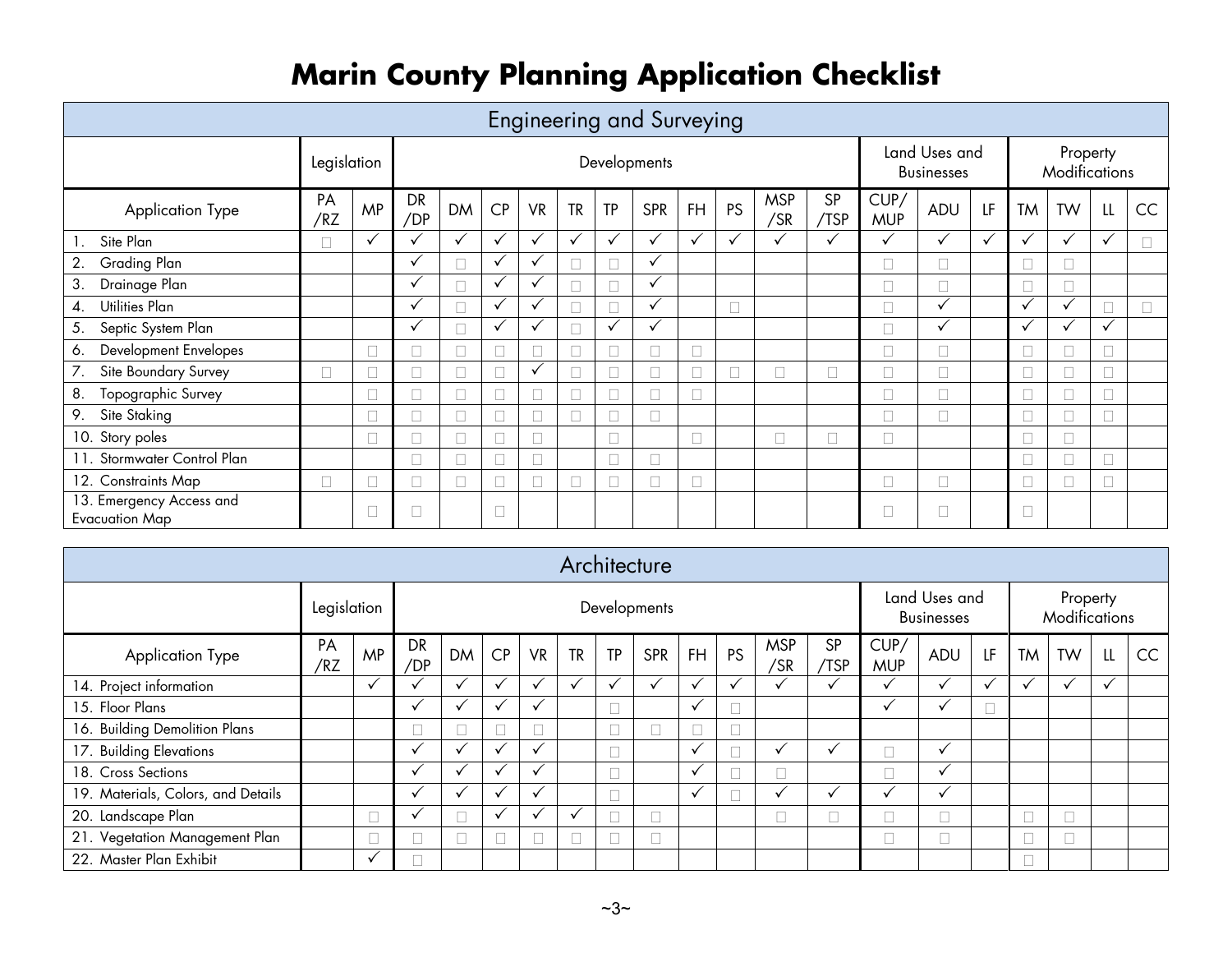|                                          |                  |           |                  |           |        |           |           |        | <b>Special Studies and Documents</b> |    |              |                   |            |                    |                                    |              |              |                           |              |              |
|------------------------------------------|------------------|-----------|------------------|-----------|--------|-----------|-----------|--------|--------------------------------------|----|--------------|-------------------|------------|--------------------|------------------------------------|--------------|--------------|---------------------------|--------------|--------------|
|                                          | Legislation      |           | Developments     |           |        |           |           |        |                                      |    |              |                   |            |                    | Land Uses and<br><b>Businesses</b> |              |              | Property<br>Modifications |              |              |
| Application Type                         | PA/<br><b>RZ</b> | <b>MP</b> | <b>DR</b><br>/DP | <b>DM</b> | CP     | <b>VR</b> | <b>TR</b> | TP     | <b>SPR</b>                           | FH | <b>PS</b>    | <b>MSP</b><br>/SR | SP<br>/TSP | CUP/<br><b>MUP</b> | ADU                                | LF           | <b>TM</b>    | <b>TW</b>                 | LL           | CC           |
| 23. Preliminary Title Report             |                  |           |                  |           |        |           |           | П      |                                      |    |              |                   |            |                    | П                                  |              | $\checkmark$ | $\overline{\checkmark}$   | $\checkmark$ |              |
| 24. Telecommunications Facilities        |                  | $\Box$    | $\Box$           |           |        |           |           | $\Box$ |                                      |    |              |                   |            | $\Box$             |                                    |              |              |                           |              |              |
| 25. Historic Checklist (Coastal<br>Zone) |                  |           |                  |           | П      |           |           |        |                                      |    |              | $\Box$            | $\Box$     |                    |                                    |              |              |                           |              |              |
| 26. Operational Characteristics          |                  |           |                  |           |        |           |           |        |                                      |    |              |                   |            | $\checkmark$       |                                    | $\checkmark$ |              |                           |              |              |
| 27. Property Deed Information            | $\Box$           |           |                  |           |        |           |           | $\Box$ |                                      |    |              |                   |            | П                  |                                    |              |              |                           |              | $\checkmark$ |
| 28. Property Status Information          |                  |           | $\Box$           |           |        |           |           | $\Box$ |                                      |    | $\checkmark$ | $\Box$            |            |                    |                                    |              |              |                           |              |              |
| 29. Evidence of Water Supply             | П                | П         | П                | П         | П      | $\Box$    |           | П      |                                      |    |              |                   |            | П                  | П                                  | П            | П            |                           |              |              |
| 30. Photo-Simulations & 3D<br>Renderings |                  | $\Box$    | П                |           | П      | $\Box$    |           | □      | $\Box$                               |    |              | $\Box$            |            |                    |                                    |              |              |                           |              |              |
| 31. Acoustical Study                     |                  |           | $\Box$           |           | П      |           |           | $\Box$ |                                      |    |              |                   |            | $\Box$             |                                    |              |              |                           |              |              |
| 32. Arborist's Report                    |                  | П         | П                |           | $\Box$ | $\Box$    | П         | П      | П                                    |    |              |                   |            | П                  | П                                  |              | П            |                           |              |              |
| 33. Agricultural Management Plan         |                  | $\Box$    | $\Box$           |           | $\Box$ |           |           |        | $\Box$                               |    |              |                   |            | $\Box$             |                                    |              | $\Box$       | $\Box$                    |              |              |
| 34. Photometric Study                    |                  | П         | П                |           |        |           |           | П      |                                      |    |              | П                 |            | П                  |                                    |              | П            |                           |              |              |
| 35. Preliminary Geotechnical<br>Report   | $\Box$           | П         | $\Box$           | $\Box$    | П      | $\Box$    |           | $\Box$ | П                                    |    |              |                   |            | П                  |                                    |              | $\Box$       | П                         |              |              |
| 36. Hydrological Report                  | П                | П         | $\Box$           | П         | П      | $\Box$    |           | $\Box$ | $\Box$                               | П  |              |                   |            | П                  |                                    |              | $\Box$       | П                         | $\Box$       |              |
| 37. Biological Site Assessment           | П                |           | П                |           |        |           |           | П      | П                                    |    |              |                   |            |                    |                                    |              | п            |                           |              |              |
| 38. Archaeology Report                   |                  |           |                  |           |        |           |           | $\Box$ | П                                    |    |              |                   |            |                    |                                    |              |              |                           |              |              |
| 39. Historical Study                     | $\Box$           |           | $\Box$           |           |        |           |           | $\Box$ |                                      |    |              |                   |            | П                  |                                    |              | $\Box$       |                           |              |              |
| 40. Traffic/Parking                      | П                |           | $\Box$           |           |        |           |           | $\Box$ | П                                    |    |              |                   |            | П                  |                                    |              | П            |                           |              |              |
| 41. Transportation Management<br>Plan    | $\Box$           | $\Box$    | $\Box$           | $\Box$    | П      | $\Box$    |           | $\Box$ | $\Box$                               |    |              |                   |            | □                  |                                    | $\Box$       | □            | $\Box$                    |              |              |
| 42. Affordable Housing Plan              | П                |           | П                |           |        |           |           | $\Box$ |                                      |    |              |                   |            |                    |                                    |              |              |                           |              |              |
| 43. Construction Program                 |                  |           | П                |           |        |           |           | $\Box$ |                                      |    |              |                   |            | П                  |                                    |              |              |                           |              |              |
| 44. Approved Master Plan                 |                  |           | $\Box$           |           |        |           |           |        |                                      |    |              |                   |            |                    |                                    |              | П            |                           |              |              |

#### Key:

- 
- 
- 

- 
- 

DM = Minor Design Review CP = Coastal Permit VR = Variance UR = Tree Removal TR = Tree Removal TP = Tidelands Permit<br>SPR = Site Plan Review SR = Sign Review FH = Floating Home PS = Property Status Determination MSP = Maste FH = Floating Home The Property Status Determination MSP = Master Sign Program SR = Sign Review SP = Sign Permit TSP = Temporary Sign Permit CUP = Conditional Use Permit MUP = Master Use Permit ADU = Accessory Dwelling Unit<br>LF = Large Family Day Care TM = Tentative Map TW = Tentative Map Waiver LL = Lot Line Adjustme  $TM = \text{Tentative Map}$   $TW = \text{Tentative Map Wave}$   $W = \text{Tentative Map Wave}$  LL = Lot Line Adjustment CC = Certificate of Compliance

PA = Plan Amendment **Amendment RAT = Rezoning** MP = Master Plan DR = Design Review DP = Precise Development Plan

 $\checkmark$  Information required  $\Box$  Information may be required based on project-specific circumstances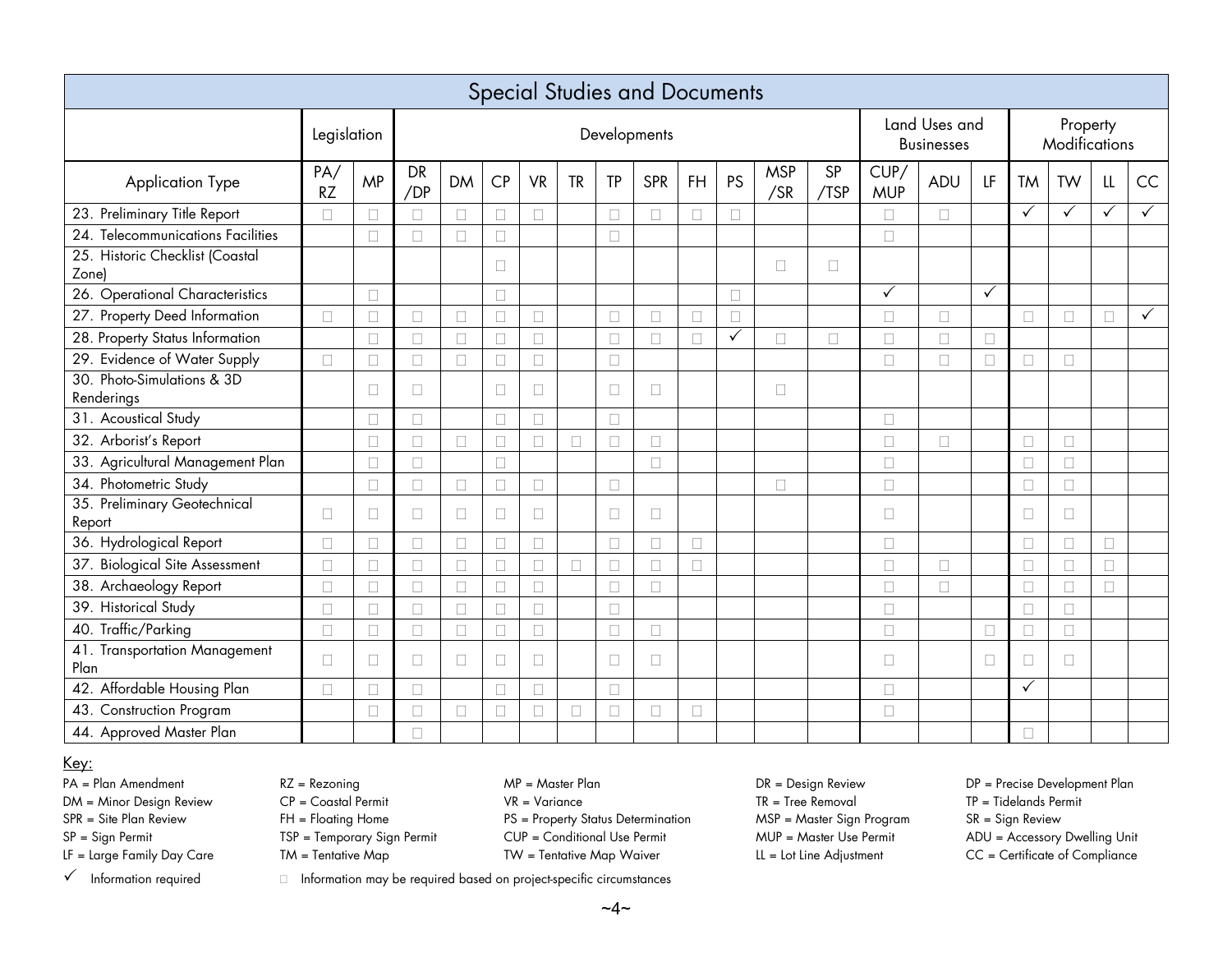# **PREPARING FOR THE APPLICATION MATERIALS**

**To assist you in preparing the application materials, the following information has been grouped into three categories: Engineering and Surveying, Architecture, and Special Studies and Documentation.**

**ENGINEERING AND SURVEYING –** The following items are often best completed by a civil engineer or surveyor.

#### **1. Site Plan**

A Site Plan must be submitted that contains the information listed below. Site plans shall be drawn to a conventional scale, preferably a 1:10 or 1:8. Where this is not possible, a focused site plan may be required. The name, address, and phone number of the plan preparer shall be included on the plans.

#### A. Vicinity Map and Directions

A vicinity map shall be shown on the site plan that clearly shows the subject property and surrounding roads. The vicinity map shall be accompanied by specific directions to the site from a main road. In general, the vicinity map should be based on the "Marin Communities Map" available on the

Community Development Agency's webpage at: www.marincounty.org/depts/cd/customer-service.

B. Boundaries

The site plan must show all existing and proposed lot lines, labeled with their metes and bounds, open space, and the boundaries of existing and proposed easements and rights of way. If the property is split zoned, the zoning boundary must be indicated. If the property is governed by a planned zoning district, then all contiguous legal lots of record under a single ownership must be shown.

#### C. Structures

Indicate the footprints and use of all existing and proposed structures and buildings, including any structures proposed to be removed. The minimum setbacks from the exterior walls of all buildings to all property lines and access easements must be dimensioned on the plans. The maximum extent of each proposed building footprint shall be shown in a relative line weight that is heavier than those lines that show other project components.

For projects that involve additions, the additional building area shall be shaded and walls to be demolished shall be dashed. Areas proposed for demolition shall be hatched.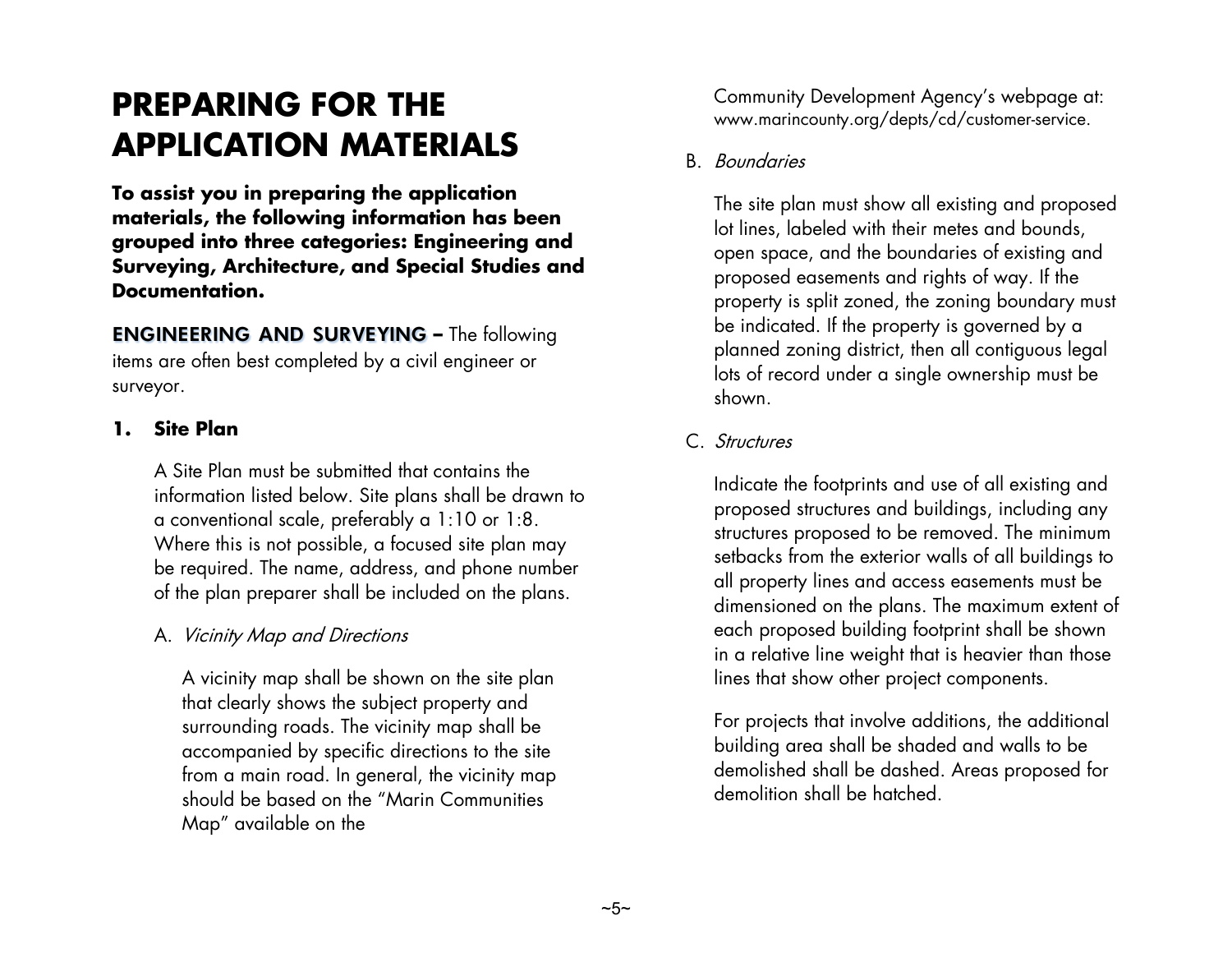Plans for retaining walls shall indicate the top and bottom of wall elevations. The footprint and height of any existing or proposed structure on adjacent properties may be required to be provided in some instances.

#### D. Roofs and Building Height

Roof plans that indicate existing and proposed pitch, slope direction, hips, valleys, and size and location of any mechanical equipment, vents, ducts, skylights, and chimneys must be shown on the site plan. The roof plans must be overlaid on the topographic contours and include roof corners and ridgeline elevations. In those instances where natural grade no longer exists, an interpolation of natural grade based on surrounding grade shall be shown in dashed contour lines.

#### E. Lighting

All exterior lighting (for structures and landscaping), including the location and type of lights, must be shown.

#### F. Noise Generators

The location of any proposed swimming pool equipment, air conditioners, generators, or other noise generators, must be indicated, and specifications including the size, height, and anticipated noise levels shall be provided.

#### G. Natural Features

All natural features, such as rock outcrops, ridgelines, wetlands, creeks (flow line and top of bank), ponds, water bodies, and all existing significant vegetation, including significant vegetation to be removed as part of the project, must be shown. The approximate location of all areas subject to inundation or storm water overflow and the location, width, and direction of flow of all watercourses including tide water must be shown.

The trunk location, dripline, and common and scientific names of all existing trees on the subject property with a 6-inch or greater trunk diameter at breast height measured at a height of 4.5 feet above grade must be shown. Any trees proposed for removal must be indicated. Areas of geological instability shall be identified, including faults and landslides.

#### H. Topography

Existing and proposed site contours must be shown at a minimum of 5-foot intervals, and their respective elevations must be labeled. The contour information may not be absolutely precise unless a topographical survey is required, but must be generally accurate. All natural features such as creeks, flood zones, slides, faults, and rock outcrops, and human-made improvements must be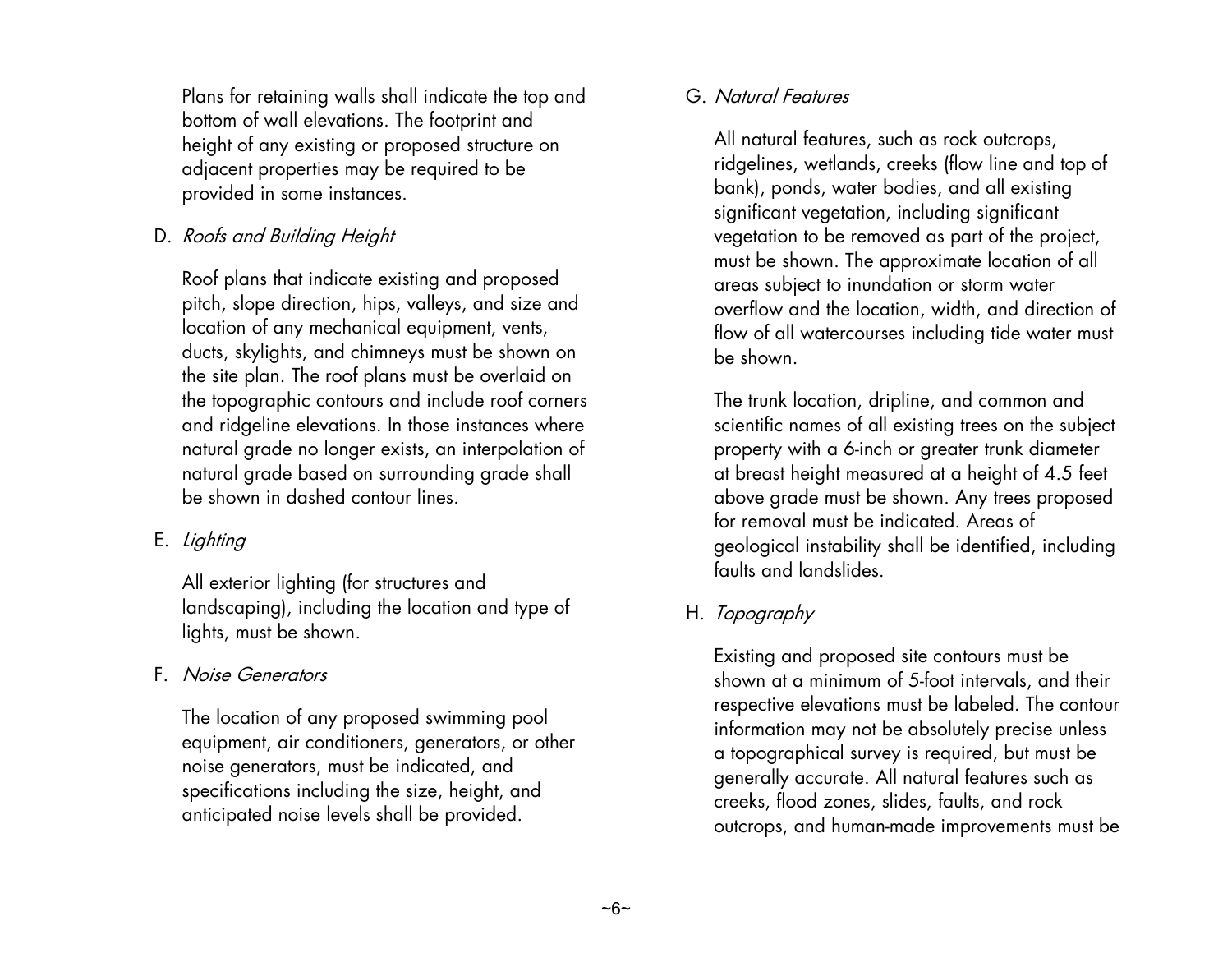shown. For properties that contain a creek (perennial, intermittent or ephemeral), the plans must show the creek bank contours, approximate centerline of the creek, the low flow channel, and top and toe of both banks of the creek. In some cases, a topographic survey may be required.

#### I. Parking and Access

Proposed off-street parking and loading areas, including access driveways and maneuvering areas, must be indicated and dimensioned. The necessary turning radius for backout maneuvers, dimensioned parking stalls, driveway profiles, cross-sections through the driveway, turnouts, turnarounds, and access driveway dimensions must be shown.

Typical cross sections and proposed grades of all streets, and details of curbs, gutters, sidewalks, and other improvements must be included. The site plan must show the legal access from the property to a public right-of-way, the width of the right-of-way, and the edge of pavement and width of the street along the property's frontage. All easements and dedicated areas of the property must be identified. Loading and unloading areas, as well as parking spaces meeting State accessibility requirements and accessible paths of travel, must be shown for non-residential projects.

If a waiver or exception from the Department of Public Works' standards is necessary, submit a written request and supporting documentation.

#### J. On-Site Water Provision

Show the location of all existing or proposed private water wells and water supply systems (such as wells and springs), as well as the location of any existing/proposed water storage tank(s) on the subject and adjoining properties. The location of any existing or proposed sewage disposal systems within 150 feet of proposed water wells must also be shown. Include leach fields, septic tanks, sewer mains and sewer laterals on the plans.

Yield tests and other studies may be required by the Environmental Health Services Division for projects involving wells.

#### K. Associated Site Design Elements

The location of identification signs, propane tanks, trash enclosures, exterior lighting fixtures, mailboxes, fencing, paths and walkways (including paving materials), retaining walls, bicycle stands, and other features that affect the exterior appearance and use of the property must be indicated.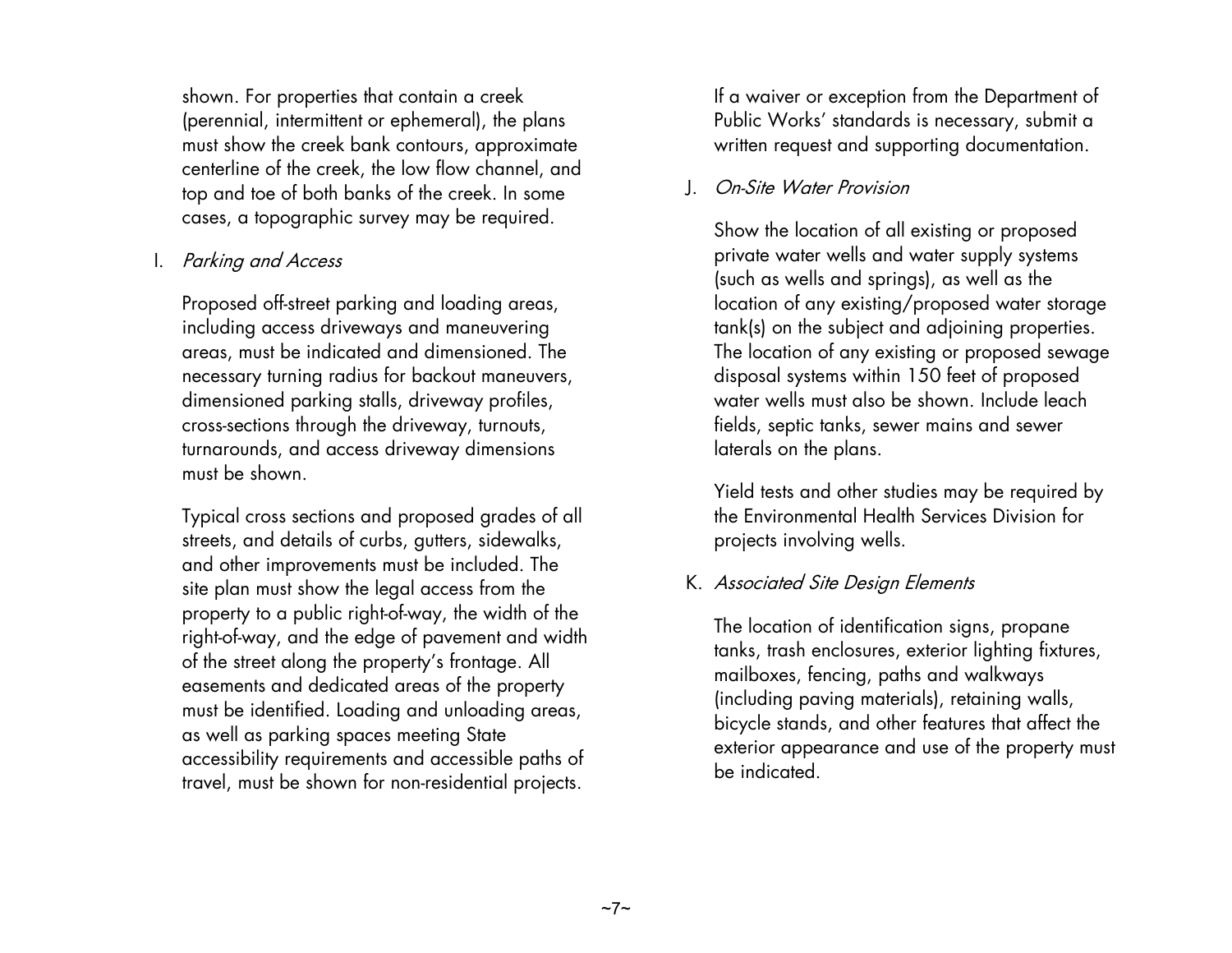#### The follow ing types of applications have special requirem ents, as indicated below .

**Sign** applications must include the following information:

- The location of all existing and proposed signs.
- Indication of the number, dimensions, cumulative area of all signs, height above grade, sign copy, size and color of lettering, and any proposed lighting. Please note any signs that will be altered or moved. In some instances, patent trademark information may be required.

**Lot Line Adjustment** applications must be prepared by a licensed surveyor and include the following information:

- Existing and proposed property lines, easements, and other boundary lines such as zoning and city limits, as well as Assessor's Parcel Numbers are required. At a minimum there shall be two separate sheets: one showing all existing boundary lines and another showing existing and proposed boundary lines. Other site information is also required.
- Area of lots before and after the adjustment.
- Names of property owner(s) for each lot.

**Site Plan Review** applications shall include the following information for properties on or within 100 feet of a shoreline:

- Delineation of the mean high tide, based on the National American Vertical Datum (NAVD) for the site, and contiguous land within the property that is between that elevation line, and either a point 100 feet inland or the nearest publicly maintained road, whichever is closer.
- Calculations (in cubic yards) for all existing and proposed fill below the mean high tide elevation.

Note: Roof Plans and Building Height information (item D) is not necessary to include in Site Plan Review applications.

**Floating Home Exception** applications must include the following information:

- Distances to adjacent floating homes drawn to scale.
- Location of the dock and access walkway.
- Location and dimensions of all accessory facilities (floating docks, platforms, etc.) to the floating home.
- The complete berthing space including affected portions of adjacent berthing spaces and docking, mooring, and other facilities must be shown.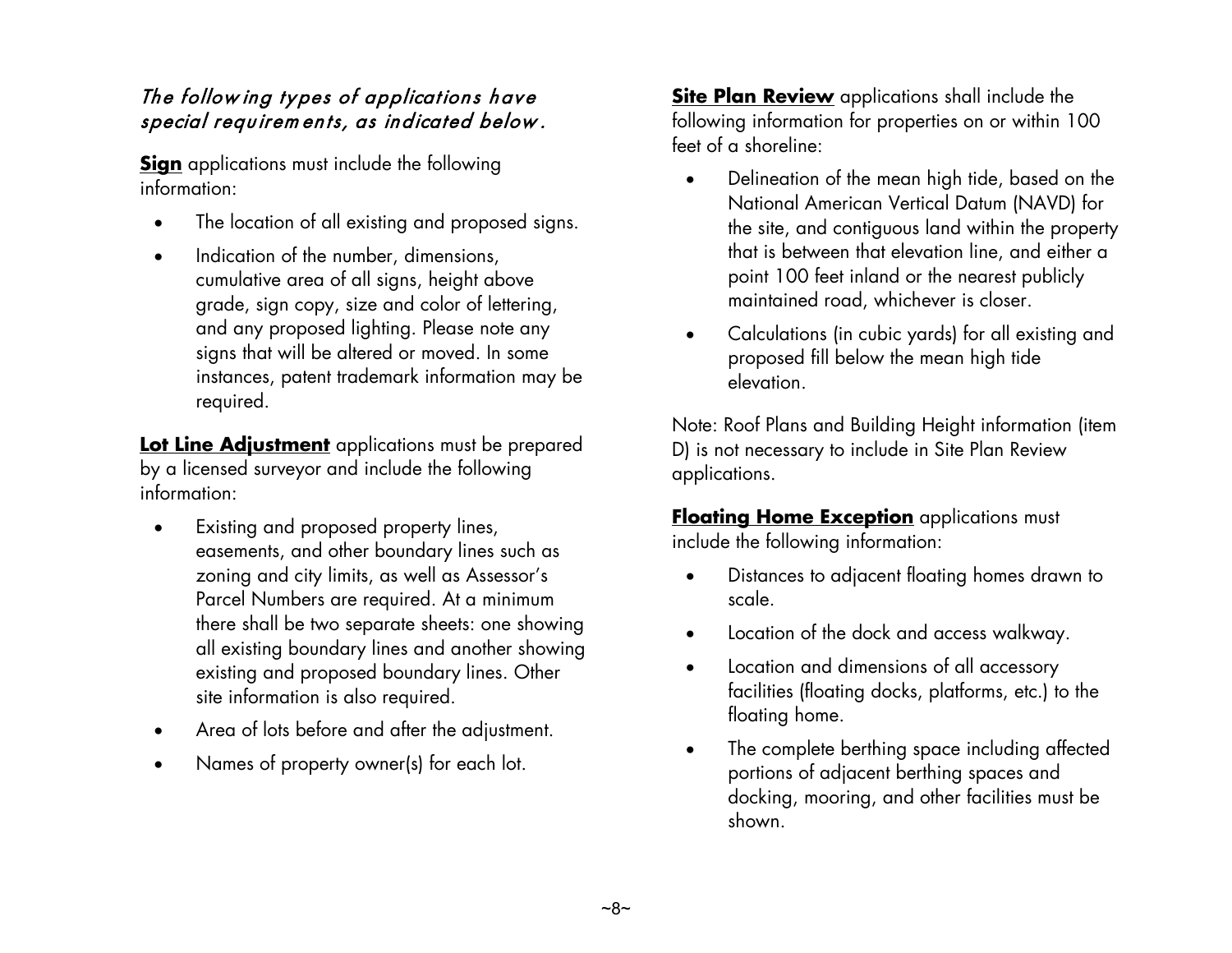• Dimensions of the hull and/or outlined perimeter of the superstructure if it is greater than the hull.

#### **Tentative Map (Land Division or Subdivision)**

applications must include the following information:

- The Tentative Map must be prepared by a registered civil engineer or licensed surveyor to clearly show the details of the map (preferably one-inch equals 10 feet). Maps must be limited to a maximum size of 24 inches by 36 inches.
- Eight complete sets of plans for the Land Division or Subdivision, including the Tentative Map, must be submitted.
- The title of the tract must be shown on the Tentative Map.
- Existing and proposed property lines, easements, and other boundary lines such as zoning and city limits, as well as Assessor's Parcel Numbers are required. At a minimum there shall be two separate sheets: one showing all existing boundary lines and another showing existing and proposed boundary lines. Other site information is also required.
- The location of all areas subject to inundation or storm water overflow and the location, width, and direction of all watercourses including tide water must be shown on the Tentative Map.
- Average lot slope calculations for the original lot and all proposed lots must be shown on the Tentative Map.
- The net lot area calculation must be shown on the Tentative Map.
- If a Vesting Tentative Map is proposed, "Vesting Tentative Map" must be printed in bold letters across the top of the Tentative Map.
- Additional data to be included on the Tentative Map includes: (1) proposed drainage and/or flood control measures; (2) other public utilities; (3) existing and proposed uses of the property; (4) proposed public areas, if any; and (5) justifications and reasons for any exceptions requested.

**Certificate of Compliance** applications may be required to include a site plan that shows the parent legal lot of record and the boundaries of the subject unit of real property within the parent lot, with metes and bounds descriptions clearly labeled.

#### **2. A Grading Plan**

A preliminary grading plan that indicates existing and proposed contours across the building site and the limits of grading must be submitted. Existing contours shall be shown with light lines and proposed contours shall be shown with darker lines.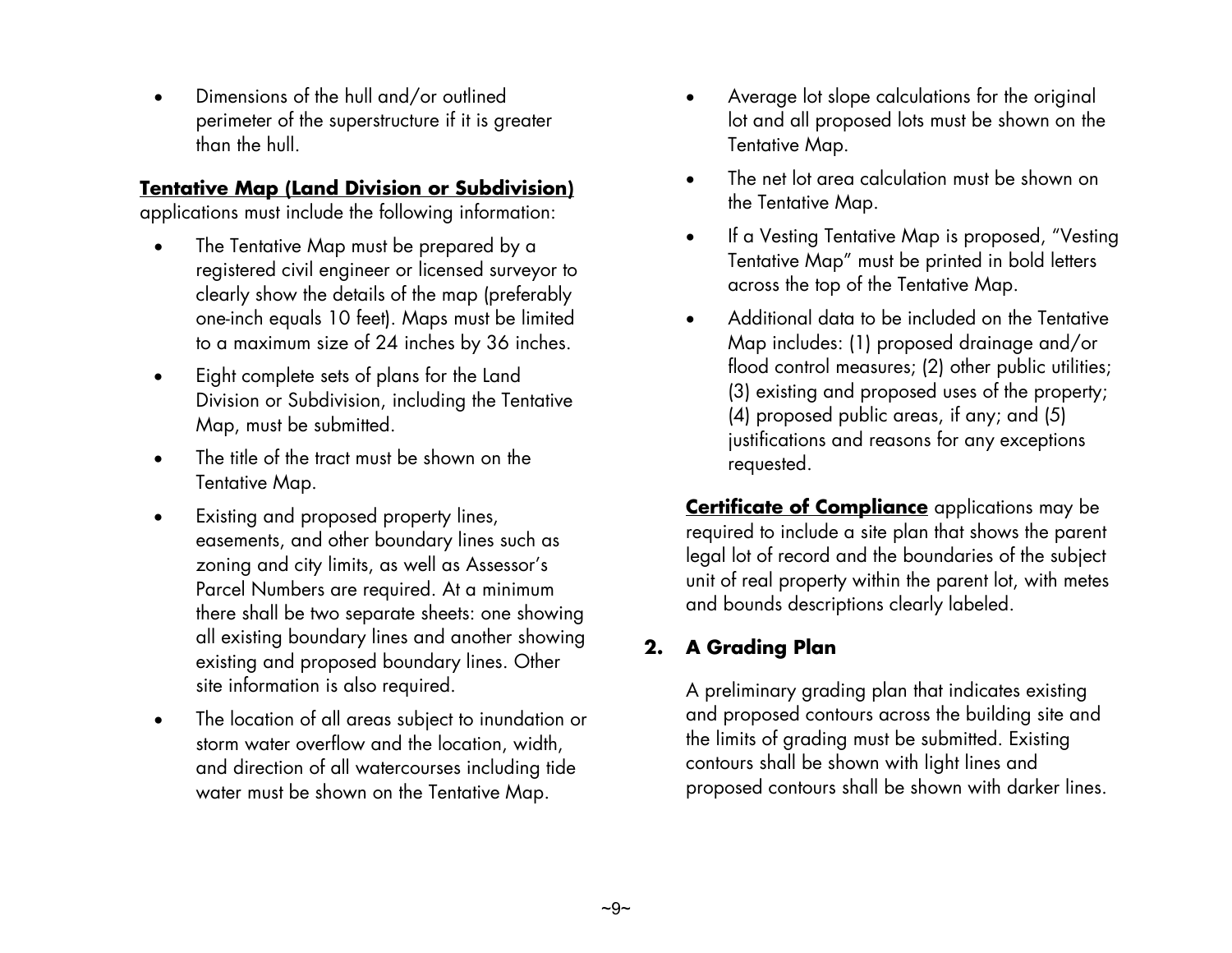The amount of proposed excavation and fill in cubic yards and the location of proposed deposition and borrow sites for each major element of the project must be indicated as well as the total area of disturbance proposed for the project and the limits of grading. The grading plan shall be drawn at the same scale as the site plan. The total amount of offhaul shall be identified in cubic yards.

#### **3. A Drainage Plan**

A preliminary drainage plan, prepared by a qualified civil engineer, hydrologist, architect or landscape architect, showing existing and proposed drainage for the site, structures, driveway and other improvements must be submitted. The plan must indicate the direction, path, and method of water dispersal for existing and proposed drainage channels or facilities. The drainage plan must indicate existing and proposed areas of impervious surfaces.

Hydrologic calculations may be required to determine whether there would be any additional surface run-off resulting from the development. The drainage plan shall be drawn at the same scale as the site plan.

#### **4. A Utilities Plan**

The location of all public and private utility connections and methods of extension (overhead or underground) must be indicated. The size and capacity of utilities may also be required.

#### **5. A Septic System Plan**

If the subject property is not served by a sanitary sewer district, the location of any existing or proposed septic system, including dimensions and sizes of the septic tank, disposal fields, reserve area, wells and water systems on the subject and adjoining lots, springs or waterbodies (if any) must be clearly and accurately depicted consistent with the site plan. The applicant must submit sufficient evidence regarding the ability of each of the lots involved in the project to accommodate such a system. The septic system plan must include a calculation of the existing and proposed floor area for the project, by structure and by occupancy code, as defined by the most recently approved version of the California Building Code.

#### **6. Development Envelopes**

Envelopes for existing and future structures, locations of road and utility alignments, and septic leachfield areas must be shown on the site plan. In some cases, only envelopes for buildings will be required.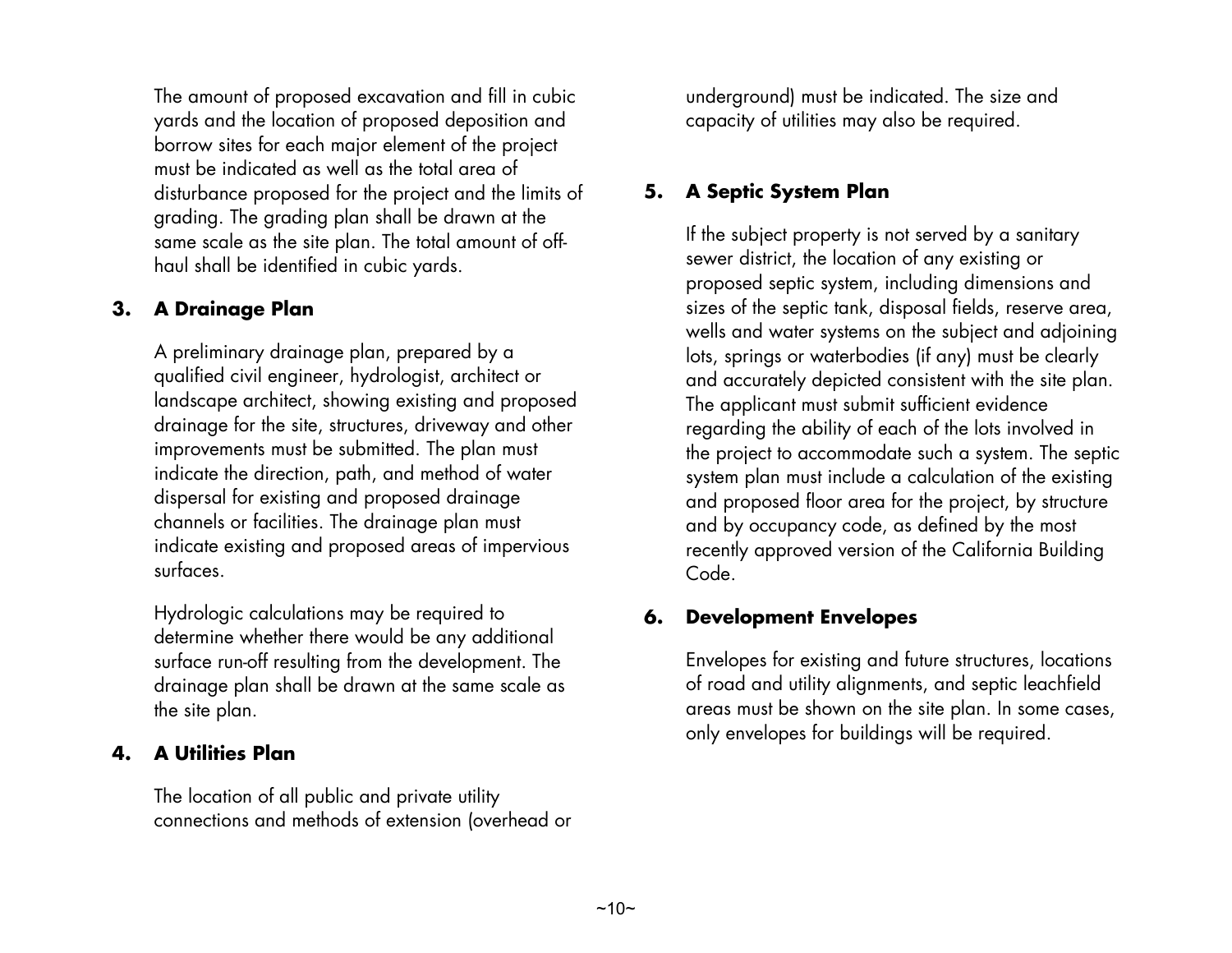#### **7. A Site Boundary Survey**

A site survey must be prepared and signed by a licensed surveyor whose name, address and phone number are indicated. Surveys shall show all property lines, boundaries, rights-of-way, easements, locations of structures and other improvements. In some instances, verification from a licensed surveyor will be required that provides information regarding the conversion from NAVD88 to Mean Lower Low Water (MLLW). Such verification must be prepared, signed and stamped by a licensed surveyor, and provide the most current conversion information.

#### **8. A Site Topography Survey**

The topographic survey information must be prepared by a licensed surveyor whose name, seal, and signature appear on the plans. For property with an average slope of 15% or less, two-foot contour intervals must be indicated. For a property with an average slope greater than 15%-, five- or ten-foot contour intervals are acceptable.

All natural features such as creeks, flood zones, slides, faults, and rock outcrops, and human-made improvements must be shown. For properties that contain a creek (perennial, intermittent or ephemeral), the plans must show the creek bank contours, centerline of the creek, the low flow channel, and top and toe of both banks of the creek. The existing and proposed average lot slope

consistent with Section 22.82.050.C.1 of the Marin County Code shall be provided.

The scale of the topographic survey must be sufficiently large to show the details of the plan clearly (preferably one-inch equals 10 feet) and shall match the site plan. All elevations referred to shall be based on the National American Vertical Datum (NAVD) except that an assumed datum may be used if the entire project is above an elevation of 25 feet NAVD.

#### **9. Site Staking**

A staking plan showing development features such as the edges of hardscape site improvements, building footprints, driveways, parking areas, swimming pools, water tanks, the edge of development envelopes and the limits of grading and development envelopes shall be prepared by the project architect, designer, civil engineer or qualified professional and the stakes shall subsequently be installed.

The stakes shall be located at approximately 25-foot intervals, shall be approximately 1.5 feet high, shall be painted a bright color on the top, and shall be labeled to indicate the feature that they delineate. The schedule for installing the stakes must be coordinated with the Planning Division staff. The applicant shall submit written notification that the stakes have been installed. Planning staff has the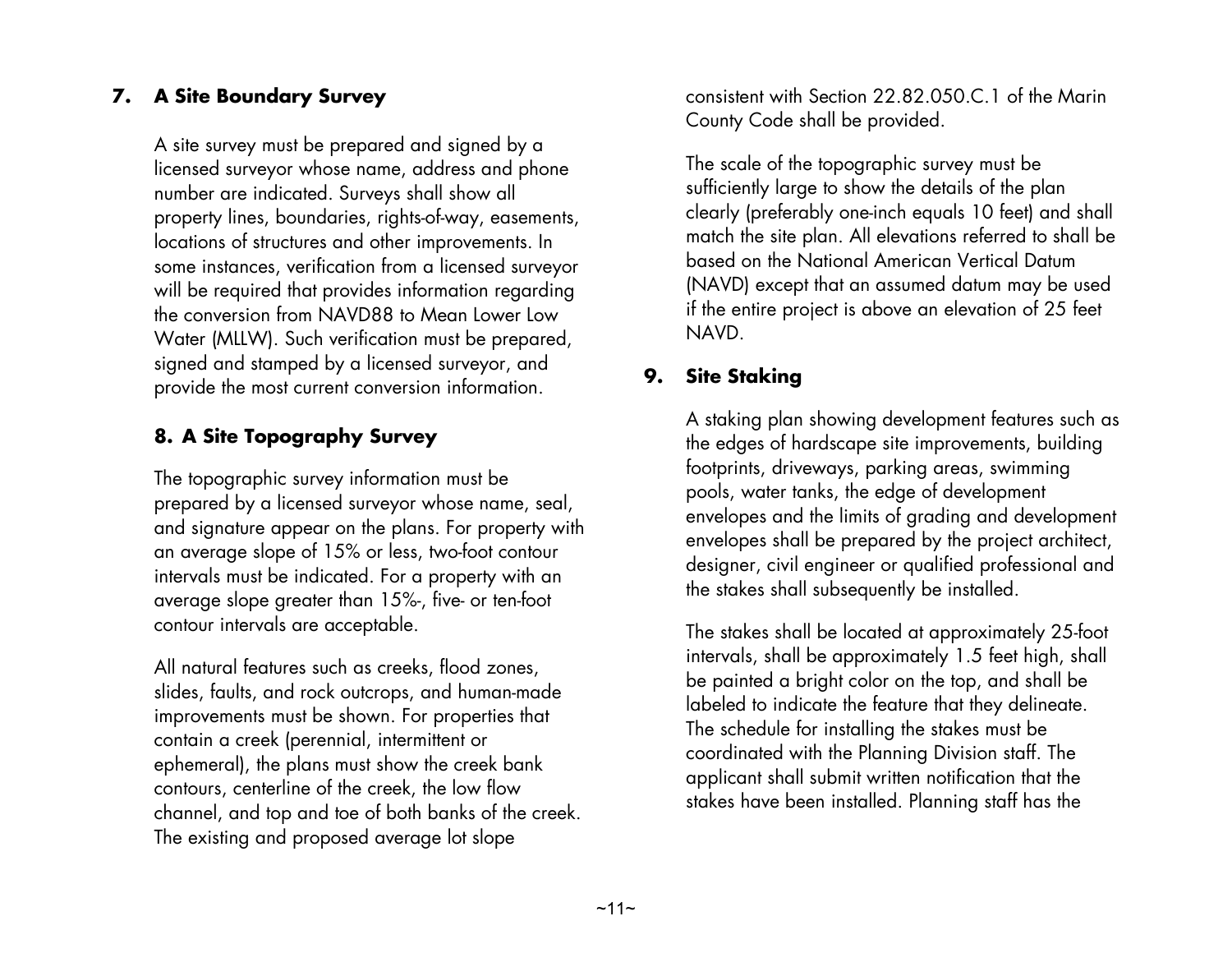discretion to require that the staking be placed by a licensed surveyor.

#### **10. Story Poles**

A story pole plan showing the locations and heights of all story poles that are necessary to clearly and accurately demonstrate the maximum heights of roof ridges and edges for all proposed structures shall be provided. The plan should be prepared by the project architect, designer, civil engineer or qualified professional, and the story poles shall subsequently be installed.

The story poles must be connected by orange construction netting and shall clearly and accurately demonstrate the maximum roof height and perimeter of the structure. The construction netting must be at least 1.5 feet wide and must be installed at the perimeter of the building and at the ridgelines of the roof to represent the height, mass, and bulk of the structure to the maximum extent feasible. The story poles must be constructed in such a manner that they will be able to withstand the elements until the end of the planning permit process. If high winds make it unsafe to install construction netting showing the roof ridges, then the tops of the poles may be painted orange, and orange tape may be substituted for the netting. Planning staff has the discretion to require that the story poles be placed or certified by a licensed surveyor.

The schedule for installing the story poles must be coordinated with the Planning Division staff and should generally not be done until all other necessary items of information for the project have been submitted. The applicant shall submit written notification that the story poles have been installed.

#### **11. Stormwater Control Plan**

A Stormwater Control Plan shall be prepared by a registered civil engineer, architect, or landscape architect. For detailed guidance on how to prepare the Stormwater Control Plan, please refer to the publication entitled, "BASMAA Post-Construction Manual". This publication is available at [www.mcstoppp.org](http://www.mcstoppp.org/) (please refer to the Marin County Stormwater Pollution Prevention Program's [MCSTOPPP] website under "Development Projects/Post Construction Stormwater Management"). A Stormwater Control Plan template is available on the webpage as well. A preliminary Operations and Maintenance Plan for the Stormwater Control Plan may also be required.

#### **12. Constraints Map**

A composite constraints map that shows the proposed site boundaries and improvements overlain by environmental constraints and adequate buffers surrounding significant environmental features shall be prepared by the project architect or civil engineer in consultation with other technical specialists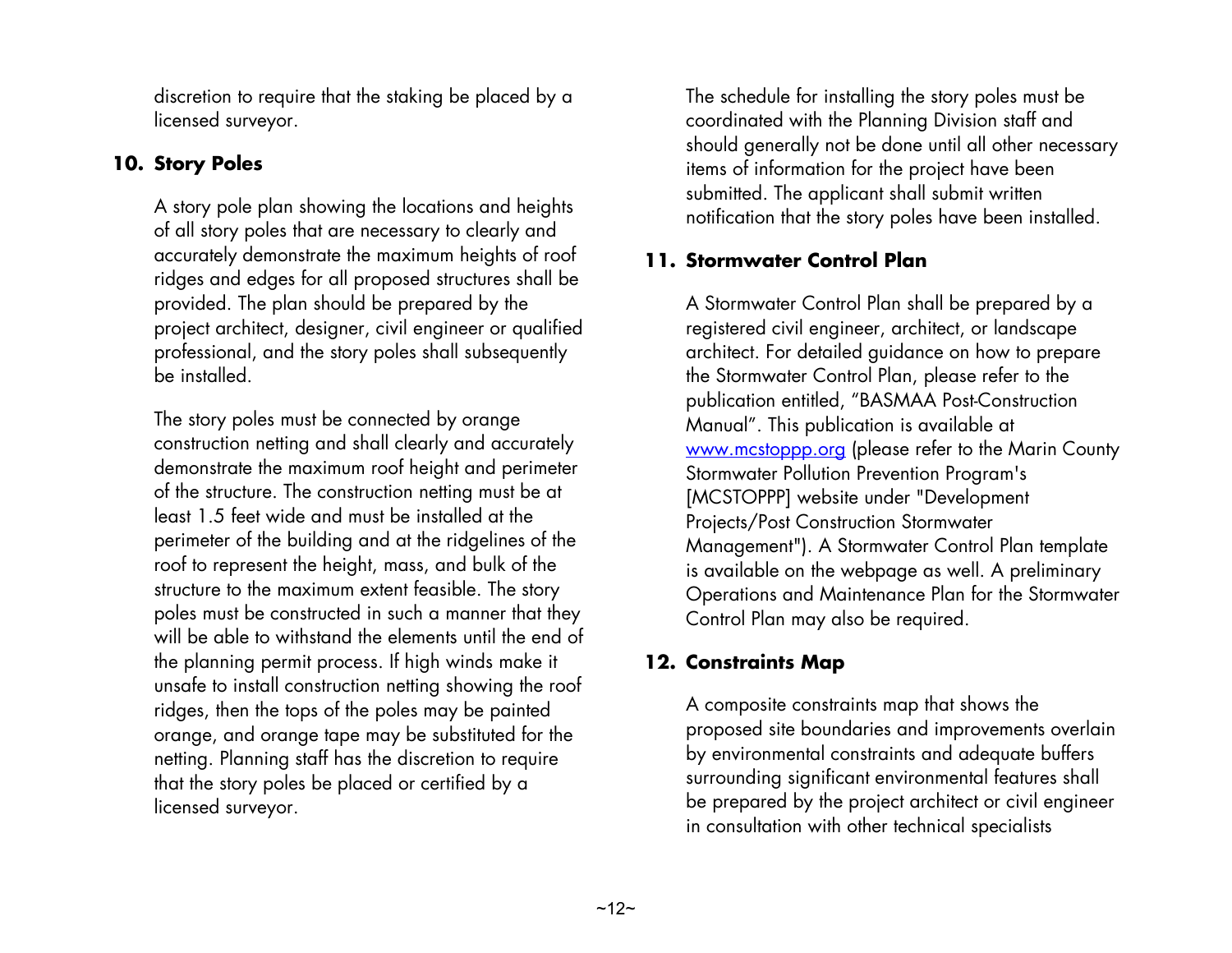working on the project. These buffers shall be based on County environmental protection polices, where appropriate, and on the environmental studies required for the application.

Buffers shall be accurately mapped and may include, but are not limited to Tree Protection Zones, Wetland Conservation Areas, Stream Conservation areas, Ridgeland and Upland Greenbelt Areas, flood zones, geologically unstable or otherwise hazardous areas, and adequate distances from special status species or hazardous areas. Appropriate Tree Protection Zones may be determined by an arborist, or an assumed distance of one foot diameter per each inch of trunk diameter at breast height may be used. Slope percentages for different portions of the site shall be provided in the following increments: 0 to 15%, 16% to 24%, 25% to 34%, >34%. The constraints map shall have the same scale as the site plan.

#### **13. Emergency Access and Evacuation Map**

An Emergency Access and Evacuation Map shall extend from the subject property to an arterial road or highway, and shall include the following information pertaining to the roadway:

• The width of the right-of-way, the road prism, and the paved roadway and curbs or shoulders.

- All horizontal and vertical obstructions such as gates, tree trunks, and tree branches lower than 15 feet above the road grade.
- Alleyways, including pedestrian access alignments.
- Road profiles and sections for roadway segments exceeding a slope of 15% grade that show centerline radii, vertical curves, superelevation, and grades.
- Road surfaces and structural sections.
- Turnarounds and turnouts.
- Bridges and culverts.
- Red curbs and areas where parking is prohibited.
- Designated parking stalls.

For ADU permit applications, a simplified map may be provided, showing only the pavement width of the roadway network leading from the subject property to an arterial road or highway.

**ARCHITECTURE –** The following items are typically completed by architects and landscape architects.

#### **14. Project Information**

A written description must be included that summarizes the key components of the project.

All sheets of all maps and plans should not exceed 24 inches by 36 inches and must include the following information: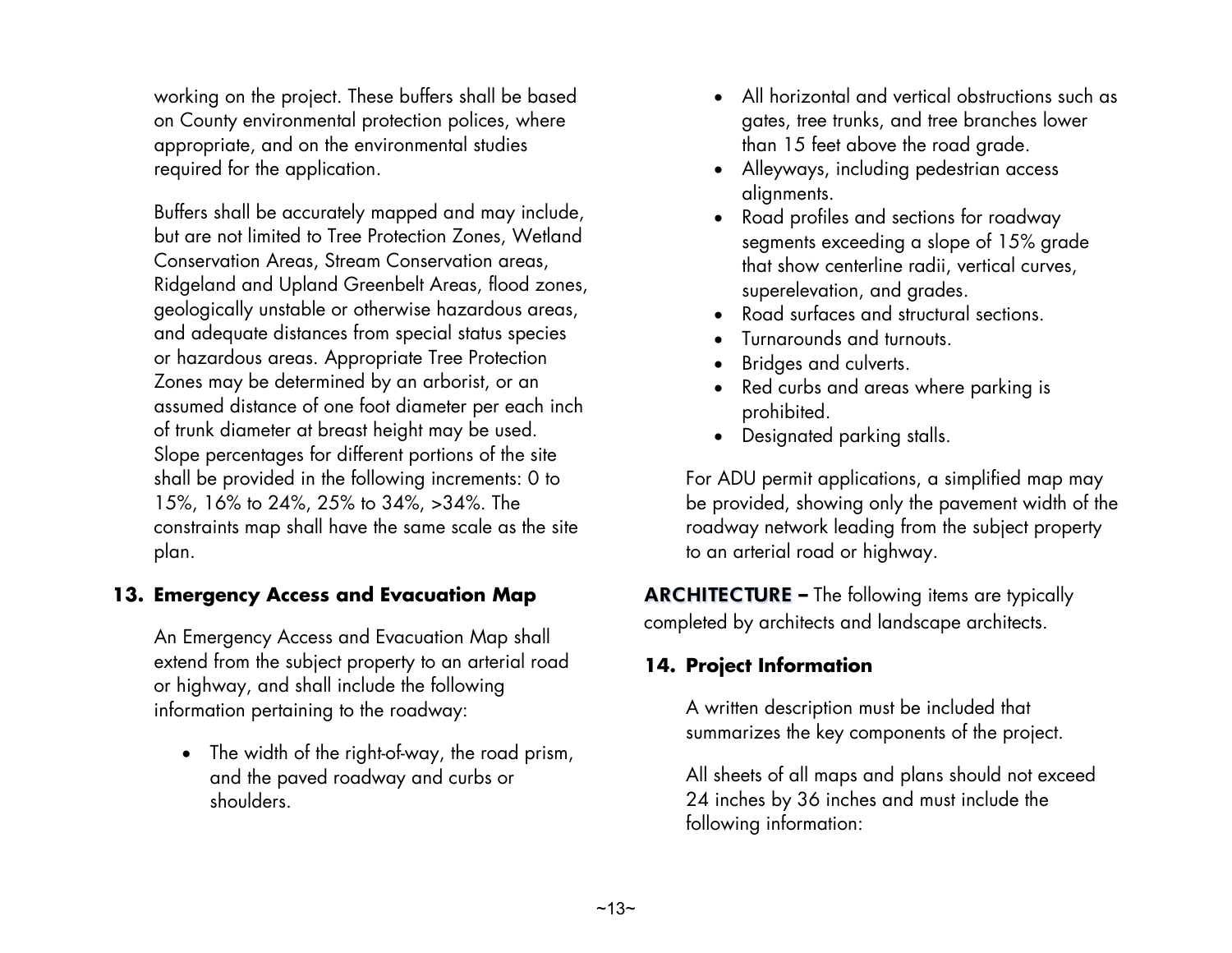- North arrow. North should be labeled at the top of every site plan, floor plan, grading plan, and landscape plan sheet. A plan north reference should be used in cases where the property or improvements are not easily aligned to a North-South-East-West axis.
- Scale reference. Scales used for floor plans and elevations should not be less than 1/8 inch to 1 foot, preferably ¼ inch to 1 foot. Scales used should be consistent between different drawings.
- Contact data. Name, address, and phone number of the property owner, applicant, architect, engineer, or surveyor must be provided on the plans.

Project data must be provided on the site plan, based on applicable definitions in Marin County Code, including the following information:

- 1. Existing and proposed lot area (both the dry land area and the total area must be provided for lots that are partially submerged)
- 2. Existing and proposed Building Area
- 3. Existing and proposed Floor Area
- 4. Existing and proposed Floor Area Ratio
- 5. Proposed Area of additional disturbance
- 6. Existing Lot Coverage **–**
	- Impervious coverage
	- Pervious coverage
- 7. Proposed Lot Coverage **–**
- Impervious coverage
- Pervious coverage
- 8. Grading calculations (cubic yards) **–**
	- Cut
	- Fill
	- Off-haul
- 9. Existing and proposed parking
- 10. Minimum setbacks for exterior walls of proposed building area
- 11. Maximum height of proposed building area

In general, the project information should be shown on the plans using the data table template provided on the Planning Division's website at: http://www.marincounty.org/plan.

#### **15**. **Floor Plans**

Fully dimensioned floor plans for all levels of existing and proposed structures must be submitted. The garage and all food preparation facilities, windows, doors, and stairways must be indicated. Existing and proposed floor area calculations shall be provided. Floor area calculations must be based upon the dimensioned floor plans.

For projects that involve an addition, the existing floor area shall be outlined with a dashed line and the proposed addition shall be shaded. Areas proposed for demolition shall be hatched.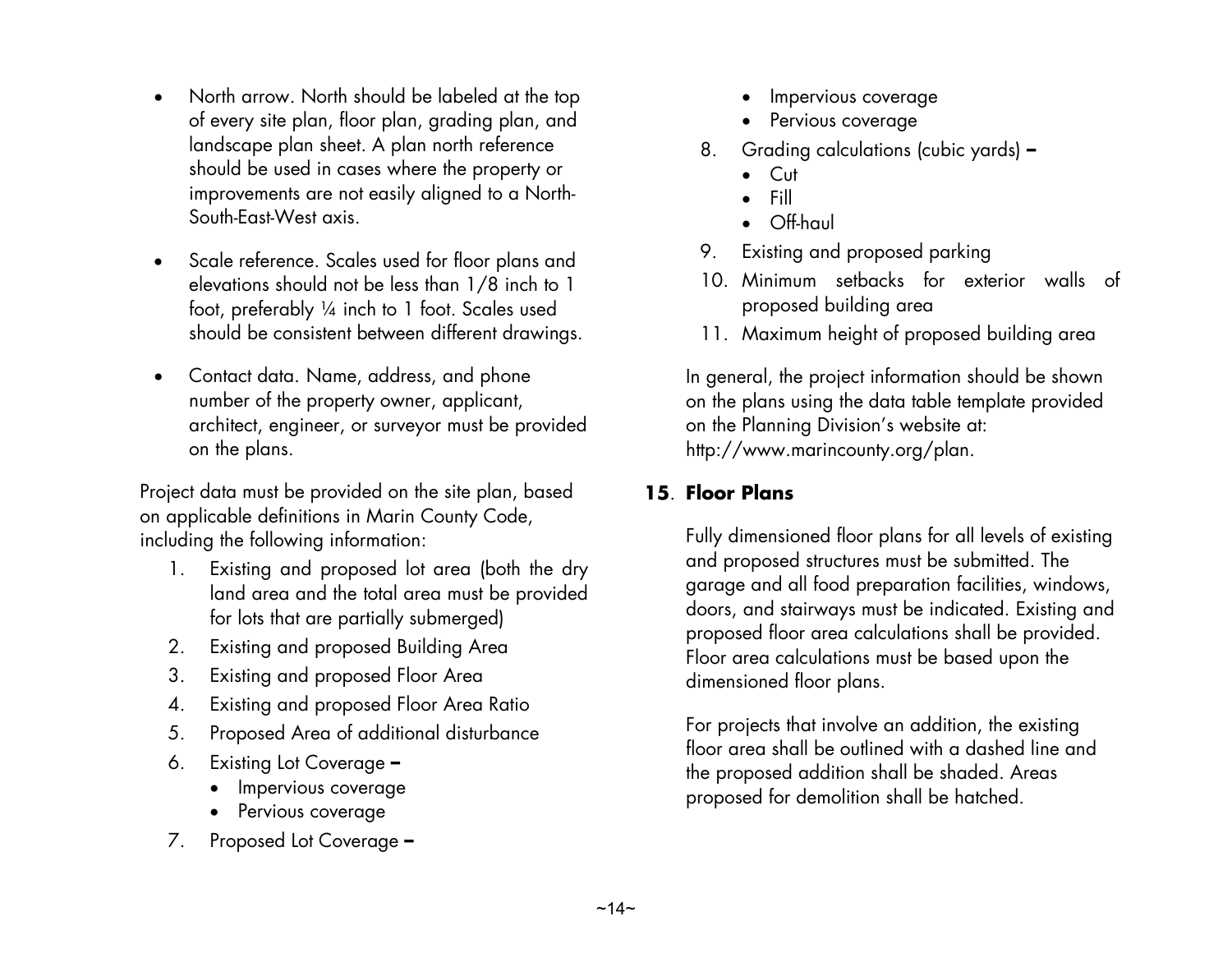#### **16. Building Demolition Plans**

All building area proposed for demolition shall be shown as hatched with dashed lines indicating walls to be demolished, in conformance with the Development Code definition of demolition. Calculations of the linear distance of existing exterior walls and the linear distance of exterior walls to be demolished shall be provided.

#### **17. Building Elevations**

Fully dimensioned elevations of all existing and proposed structures and buildings, including roof ridgeline, finished floor, and foundation line elevations based upon the same datum as the topographic information, must be provided. Exterior building materials, including but not limited to siding, roofing, and glazing, must be indicated. The elevation drawings should show the height of all sides of the structure in relation to the topography of the adjoining finished and/or natural grades. The preferred scale of ¼ inch per foot should be used for all architectural plans. All exterior lighting must be shown on the plans.

If an addition to an existing structure is proposed, elevations of the existing structure, as well as those of the addition, shall be provided. The elevations of the proposed development shall include dashed lines indicating the outline of the existing building facades and rooflines. In some instances, elevations may be

required to indicate the location and height of structures and buildings on adjacent properties in relation to the proposed project.

**Floating Home Exception** applications must include an accurate delineation of the water line at high tide with the floating home elevations.

#### **18. Cross Sections**

A cross section through the proposed structure that is based on accurate topography and indicates the finished floor, foundation line, and roof ridge elevations must be submitted. Existing and finished grades must be indicated. A site cross section may be required to show the relative elevations of proposed structures to adjoining roadways and impacts to surrounding properties.

**Floating Home Exception** applications must include an accurate delineation of the water line at high tide.

#### **19. Materials, Colors, and Details**

One sheet of the plans must include photos of color chips and exterior building material samples for the painting, roofing, siding, window casings, and trim. The plans may indicate elevations to match existing colors and materials. The photos of the colors and materials must be accurate representations of the true colors and labeled for proper identification. When stucco is proposed, the stucco texture shall be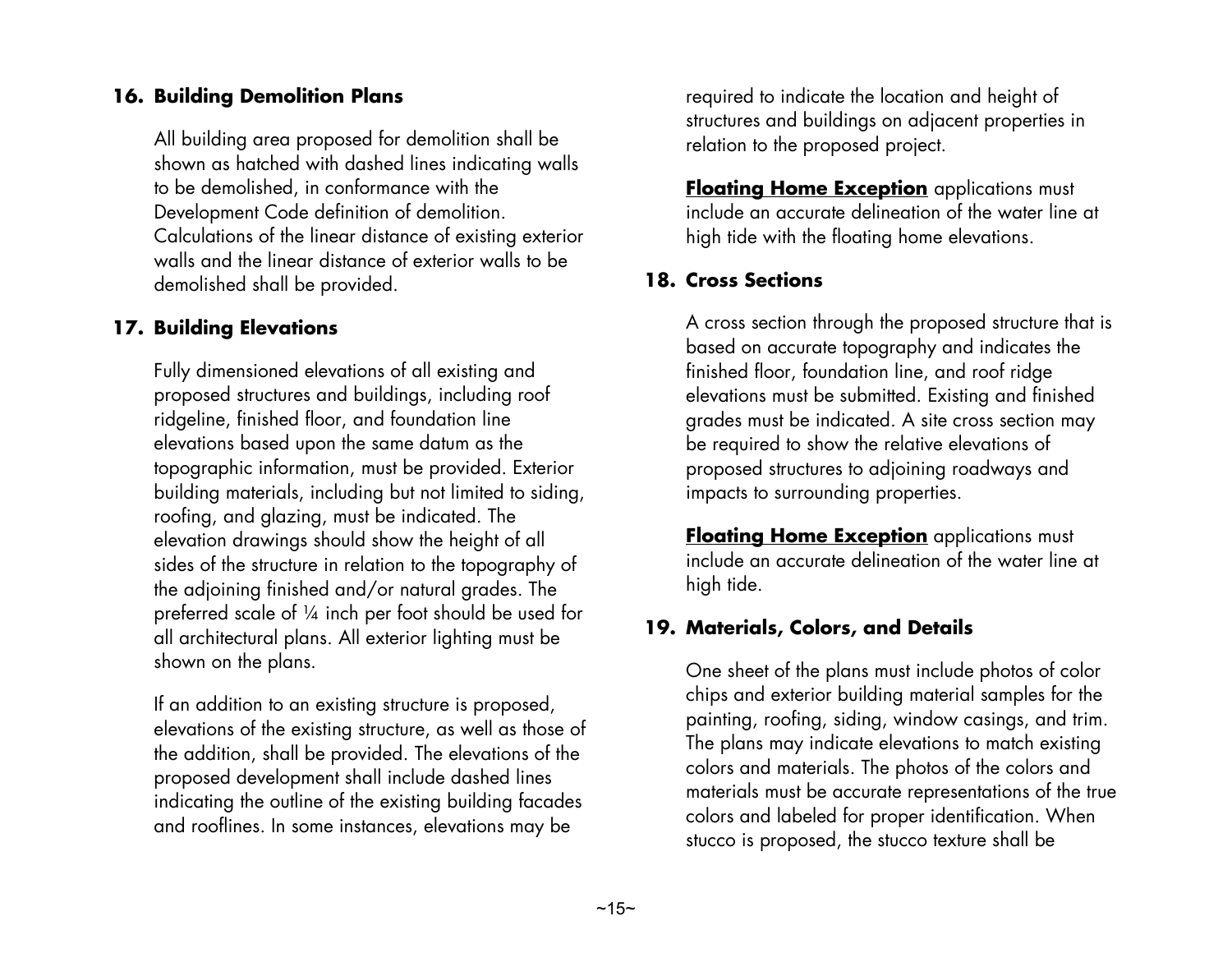indicated. Complete details, including dimensions, building materials, and colors for all proposed retaining walls and fencing must be submitted. Cut sheets showing the exterior lighting fixtures and other site design elements must be shown on the plans.

A materials sample board, not to exceed 8.5" by 14" in size, may be required in some instances. The materials sample board shall include physical samples of exterior materials (roofing, cladding, trims, deck surfaces, railings, etc.) as well as paint swatches (minimum swatch dimension of 6" by 6") of all exterior colors that would be used with the proposed project. Contextual photographs that show adjacent structures and buildings (including side and rear vantages), as well as on overall neighborhood panoramic shall be included on the materials sample board.

#### **20. A Landscape/Revegetation Plan**

A landscape or revegetation plan must be submitted. This plan shall: 1) indicate existing and proposed trees and other plant materials by scientific and common names; 2) indicate whether each proposed tree or plant is native to California, the Bay Area or Marin; 3) indicate the existing size or container size at the time of planting and the height at maturity; and 4) indicate the method and general location of irrigation. The landscape plan shall identify the trunk location, dripline, and common and scientific names of all existing trees on the subject property with a 6inch or greater trunk diameter measured at a height of 4.5 feet above grade. For more densely vegetated or wooded areas or in tree clusters, only the perimeter outline of the dripline needs to be shown. However, significant trees within the clusters must be shown if they are proposed for removal.

Plans must make existing versus proposed vegetation graphically distinguishable by connecting proposed plants and trees, on center, with a solid line leading to the label. Only those elements of the proposed landscaping that are related to the project must be shown. In general, it is not necessary or advisable to show ornamental landscaping in interior portions of sites. The landscape plan shall be drawn at the same scale as the site plan.

#### **21. A Vegetation Management Plan**

A vegetation management plan that addresses any vegetation modification and management requirements established by the local fire district for minimum brush and tree clearance to create defensible space around the structure shall be prepared by a qualified arborist, forester, landscape architect or designer. The vegetation management plan shall include the following information:

A. Existing vegetation types (grass, low shrubs, high shrubs, and trees) within the Defensible Space area. (See County WUI Ordinance for definition of Defensible Space.) Every tree within the Defensible Space with a trunk that is greater than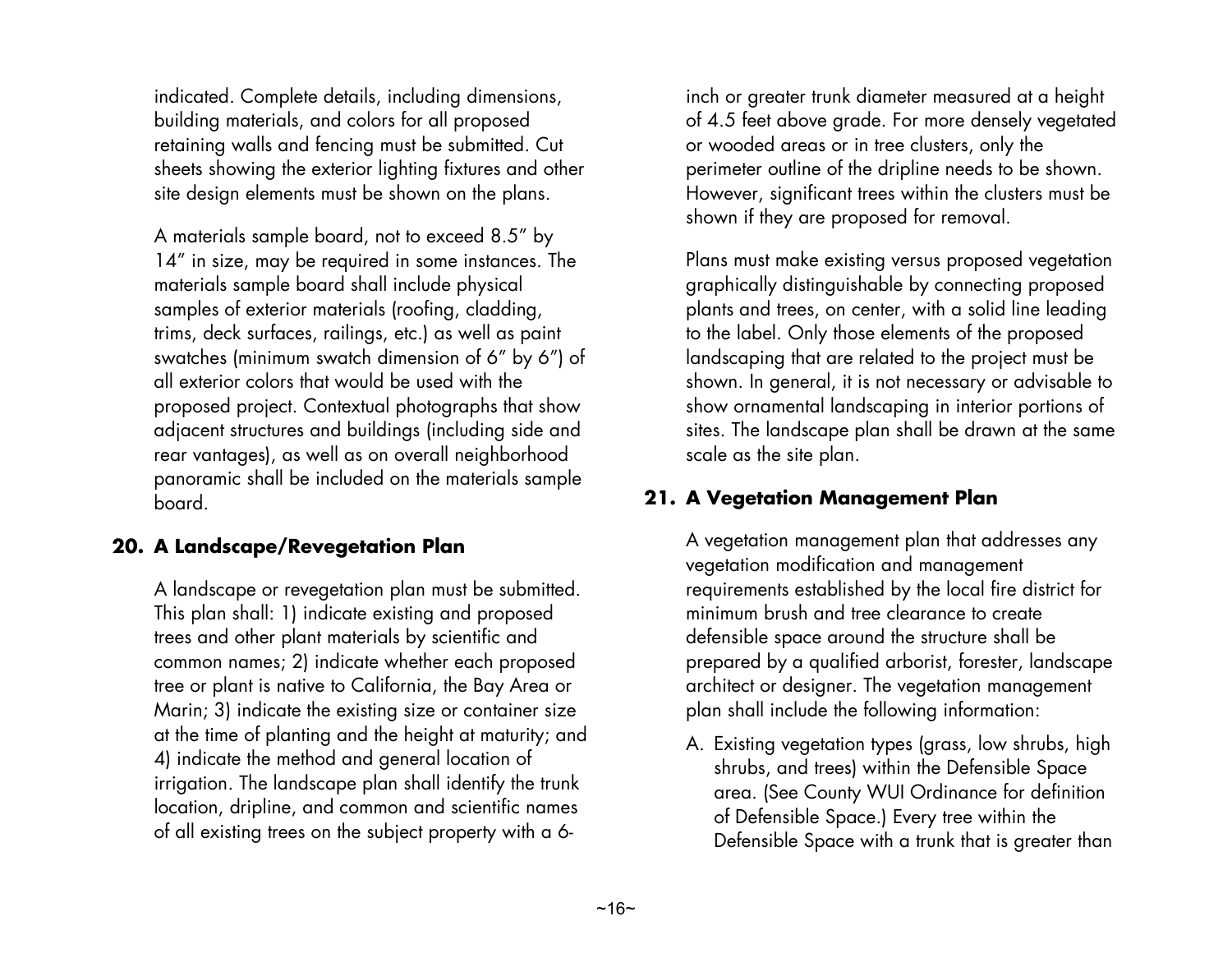six inches in diameter at 4.5 feet above grade should be accurately depicted as to trunk and canopy location, diameter, and tree species.

B. Vegetation management proposed for all vegetation types in the Defensible Space. In particular, proposed removal/substantial pruning must be detailed for every tree shown.

#### **22. A Master Plan Exhibit**

A Master Plan Exhibit must be submitted that provides parameters for future development. A diagram shall be prepared, based on the site plan, which indicates locations for all of the key elements of the Master Plan. An associated narrative that includes tables of development standards shall also be provided.

An exhibit for a new Master Plan shall set forth criteria for future development. Such criteria may be required to include the following:

- A. Density, lot areas and dimensions.
- B. Development areas, open space areas, and environmental buffers.
- C. Site planning, circulation and parking.
- D. Areas of grading, storm water management, and landscaping.
- E. Structure height, building and floor area, floor area ratio, lot coverage, and setbacks.
- F. Architectural and site design.

In addition, an exhibit for a new Master Plan shall establish clear and unambiguous review procedures for future development, including:

- A. Development subject to ministerial review to ensure compliance with established Master Plan criteria.
- B. Development subject to discretionary review to ensure compliance with established Master Plan criteria.
- C. Procedures to deviate from established Master Plan criteria.

An exhibit for a Master Plan amendment shall clearly indicate the changes proposed to the existing Master Plan.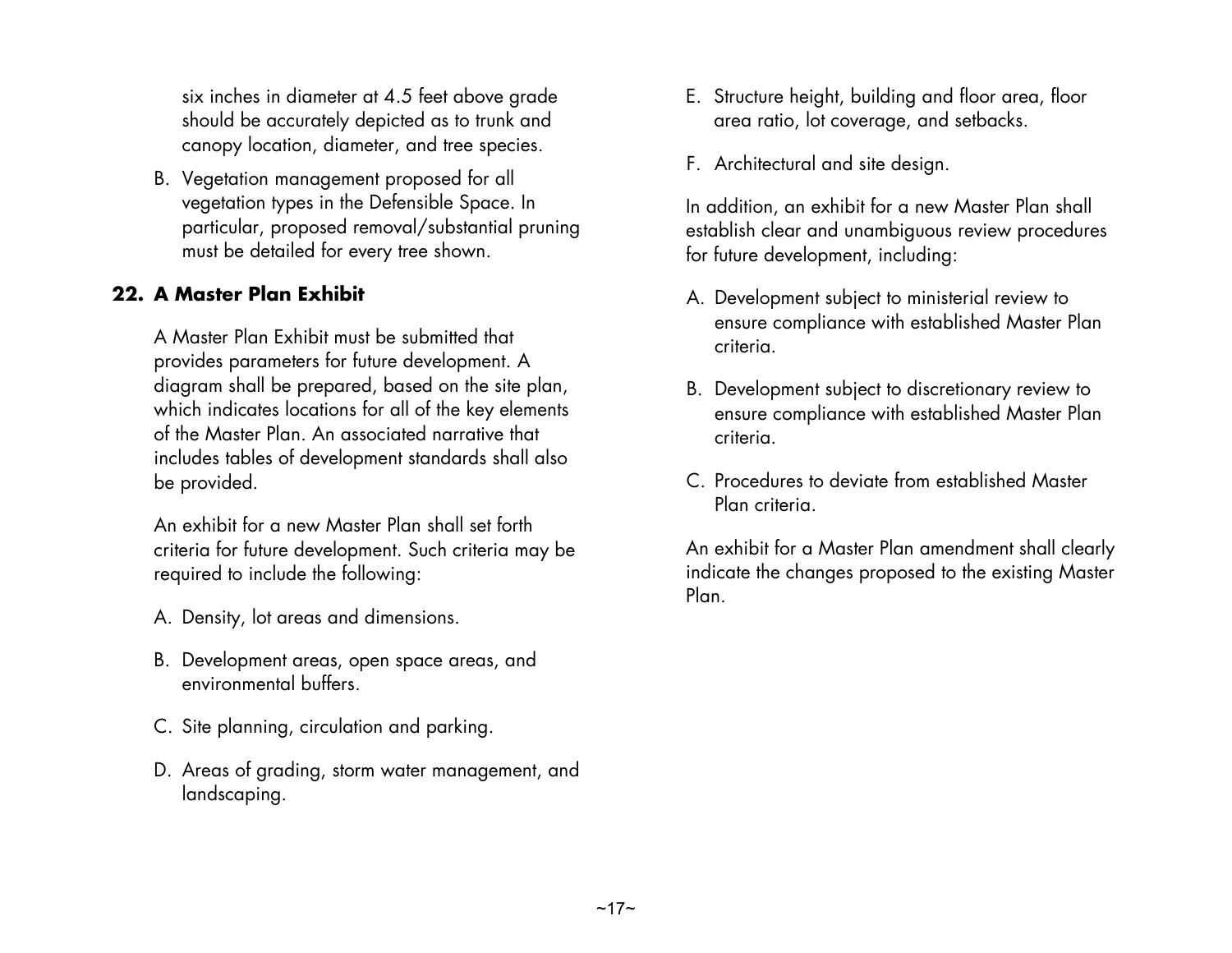**SPECIAL STUDIES AND DOCUMENTS – The following information can be compiled by the applicant in consultation with a qualified professional**.

#### **23. A current Preliminary Title Report (2 copies)**

A current (prepared within the last 6 months) preliminary title report must reflect the current status of the property and include all recorded easements, provide proof of ownership, and be issued from a Title Company.

#### **24. Telecommunications Facilities**

A completed Guide to the Marin County Telecommunications Facilities Policy Plan Application Requirements and Checklist and all the information listed therein must be submitted.

#### **25. Historic Checklist (Coastal Zone)**

For properties in the coastal zone, the Local Coastal Program's Historic Review Checklist must be completed for all new construction, alterations, and additions in historic areas designated in the Local Coastal Program and for individual pre-1930 structures located in the coastal zone but outside of the boundaries of the historic areas. The checklist applies to all structures, including signs.

#### **26. Operational Characteristics (for nonresidential uses)**

Information regarding the proposed use of the project must be prepared by the applicant, including but not limited to the following items:

- A. The maximum number of staff on site at any one time.
- B. The hours of operation, including hours open to the public as well as hours closed to the public where operations are taking place that could affect exterior lighting, noise, odors, traffic or parking.
- C. Projected peak hours of operation, with the total number of staff, customers and other visitors on the site indicated.
- D. The schedule and projected peak hours of operation for special events, with maximum number of staff, customers and visitors that would be in attendance.
- E. The schedule, frequency and nature of expected deliveries to the site.
- F. Noise levels proposed for the operation of the project, which specify what is causing various noise levels.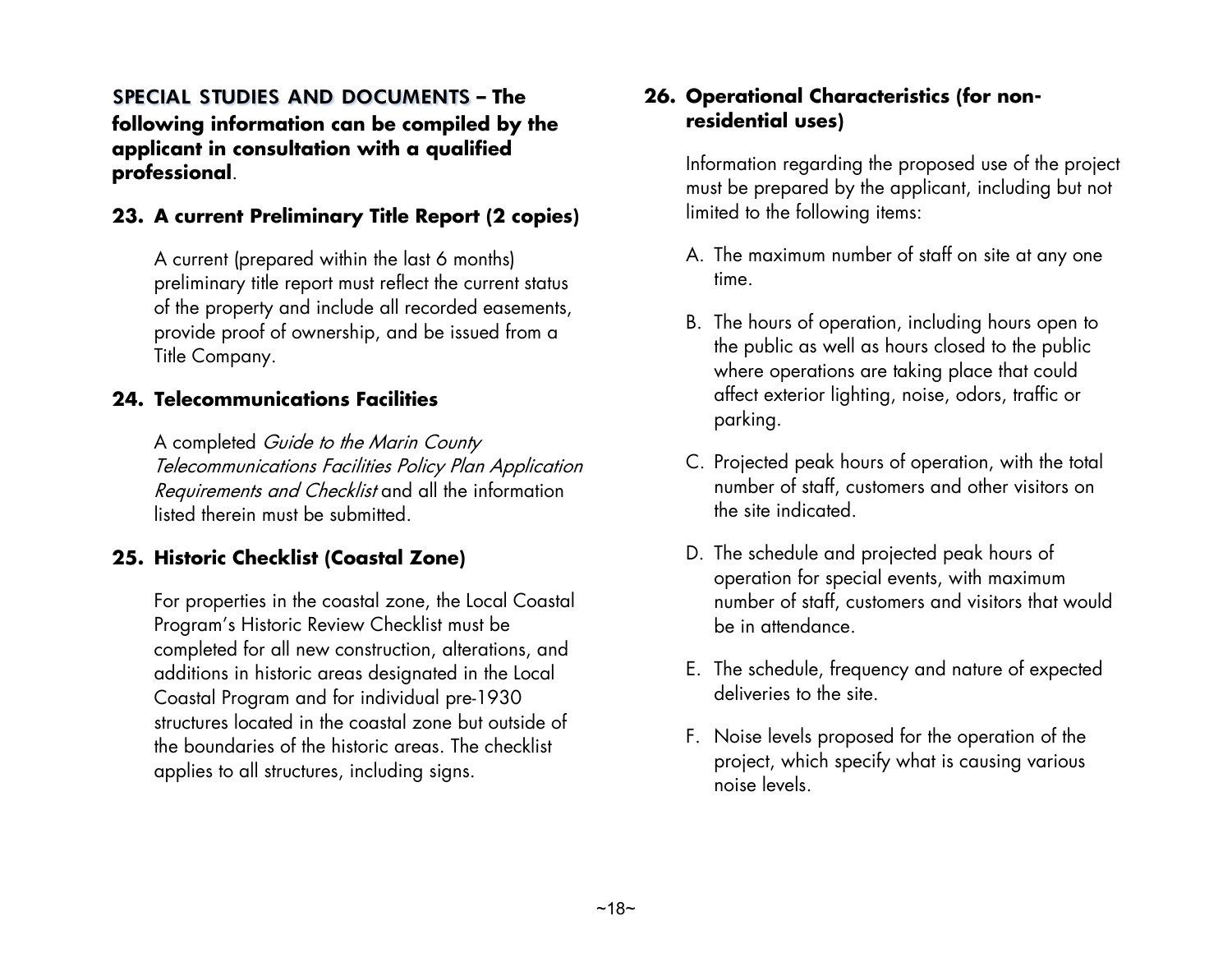G. The path of travel for pedestrians and vehicles at the site.

#### **27. Property Deed Information**

The applicant shall submit the following information:

- A. A complete chain of title extending back to the "parent" legal lot of record from which the subject unit of real property was created in its current size and configuration, as well as all recorded subdivisions, recorded surveys and adjudicated settlements that affect the subject property. The chain of title shall be certified as complete by a qualified title officer, attorney, or surveyor.
- B. A signed statement from a title officer or qualified surveyor indicating the date as well as the deed or other instrument number, which created the subject unit of real property.

#### **28. Property Status Information**

The applicant shall submit the following information:

- A. Copies of the Assessor's Records for the subject property.
- B. Copies of records related to the history of the property, such as affidavits, previous utility bills, and historic maps and photographs.
- C. Copies of any permits issued by State or Federal agencies for the property.
- D. Property appraisals performed by a qualified appraiser.

#### **29. Evidence of Water Supply (2 copies of reports)**

Where water is to be supplied by the establishment of a mutual company, the applicant must submit sufficient evidence substantiated by adequate tests and/or engineering data regarding the quantity, quality and safety of the proposed water supply.

Where water is to be supplied by wells, springs or other sources of water, the applicant must submit sufficient evidence substantiated by adequate tests and/or engineering data to indicate whether adequate water can be obtained from wells, springs or other sources of water for each lot involved in the project and for fire protection.

#### **30. Photo-Simulations and 3D Renderings (2 copies)**

Photo-simulations of the proposed project shall be prepared by a qualified professional or firm that is acceptable to the County. The photo-simulations shall be based on a Digital Terrain Model that accurately reflects the existing and proposed grades and shall show the mass of the proposed residence and the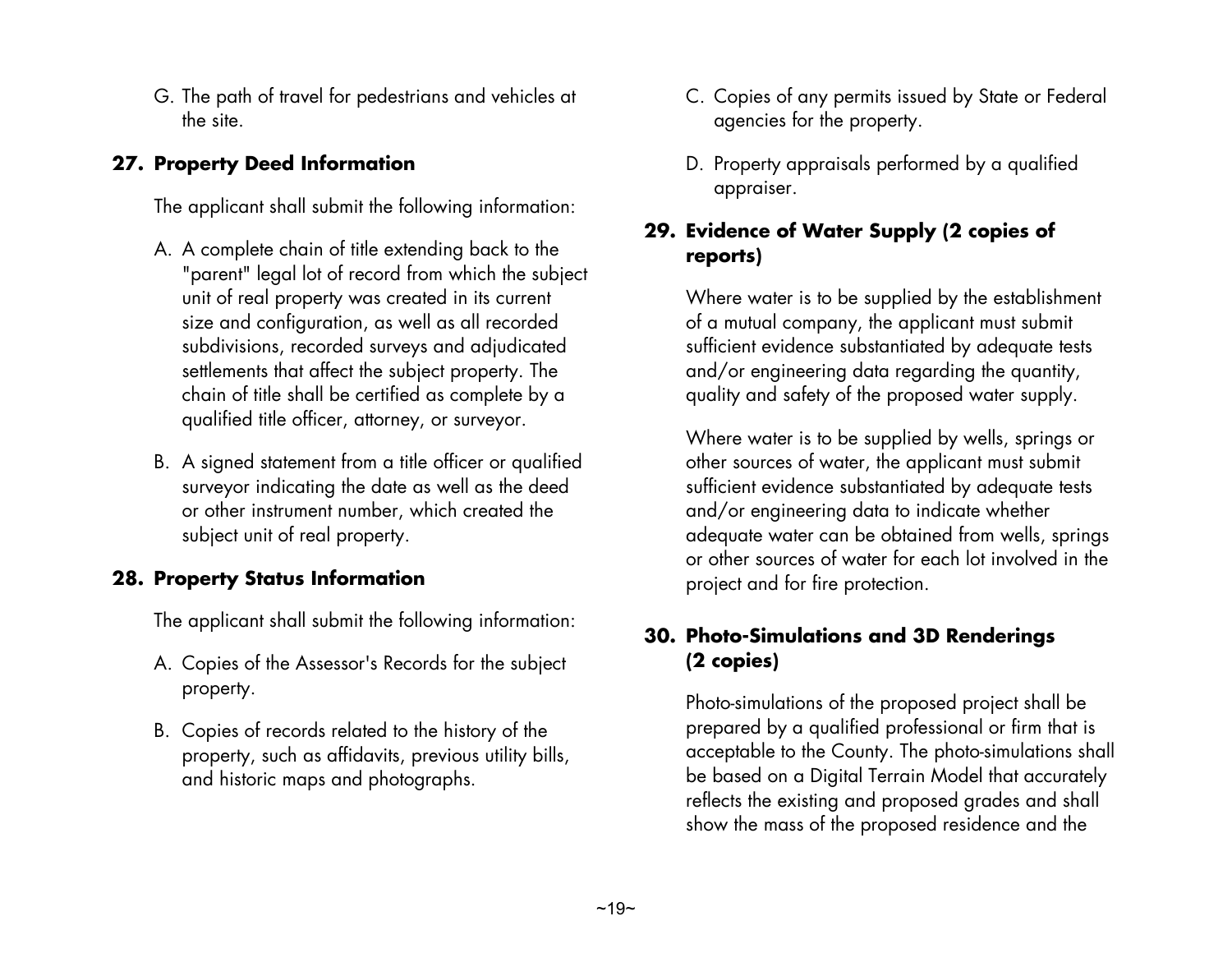location of the proposed driveway. A "normal" camera lens (42 to 50 millimeter, corrected for any deviations resulting from digital sensor size) shall be used for the underlying images, and the representations of the proposed development shall be overlain to scale on the images.

Two photo-simulations shall be prepared for each vantage point required and approved by the Planning Division to show the impact of the development without any proposed landscaping and also to show the impact of the development with the proposed landscaping (assuming five years of average growth).

The applicant shall submit documentation providing information on the scope of work, the location of the proposed vantage points, the time that photographs would be taken, and the firm chosen for the project for planning staff's review and approval prior to the analysis being initiated. The photo-simulations are subject to peer review at the Director's discretion.

In some instances, contextual, photorealistic, 3D renderings in elevation or isometric view may be required.

#### **31. Acoustical Study**

An acoustical study shall be prepared by a qualified acoustical engineer. The study shall quantify the maximum noise levels that would affect the project or result from the proposed operation of the project or any noise generators. The noise shall be quantified using standard acoustical engineering methods and shall indicate the time of day, duration, and regularity of the noise for regular operations and special events resulting from a project.

#### **32. Arborist's Report**

An arborist's report that has been prepared by a qualified arborist must be submitted. The arborist's report shall provide an evaluation of the trees that could potentially be affected by the development or fuel reduction requirements that meet the definition of a "protected" or "heritage" tree in Chapter 22.130.030 of the Marin County Development Code except in the coastal zone. In the coastal zone, any trees that could be considered significant vegetation shall be evaluated.

The arborist's report shall, at a minimum, indicate the health of the trees in this area, and evaluate any adverse effects to the trees that would occur due to the project. Specifically, the arborist's report shall recommend appropriate tree protection zones for trees that would remain on the property and appropriate locations for replacement trees to be planted.

If the report finds that the project could result in a significant impact, then a further evaluation of potential mitigation measures may be required. The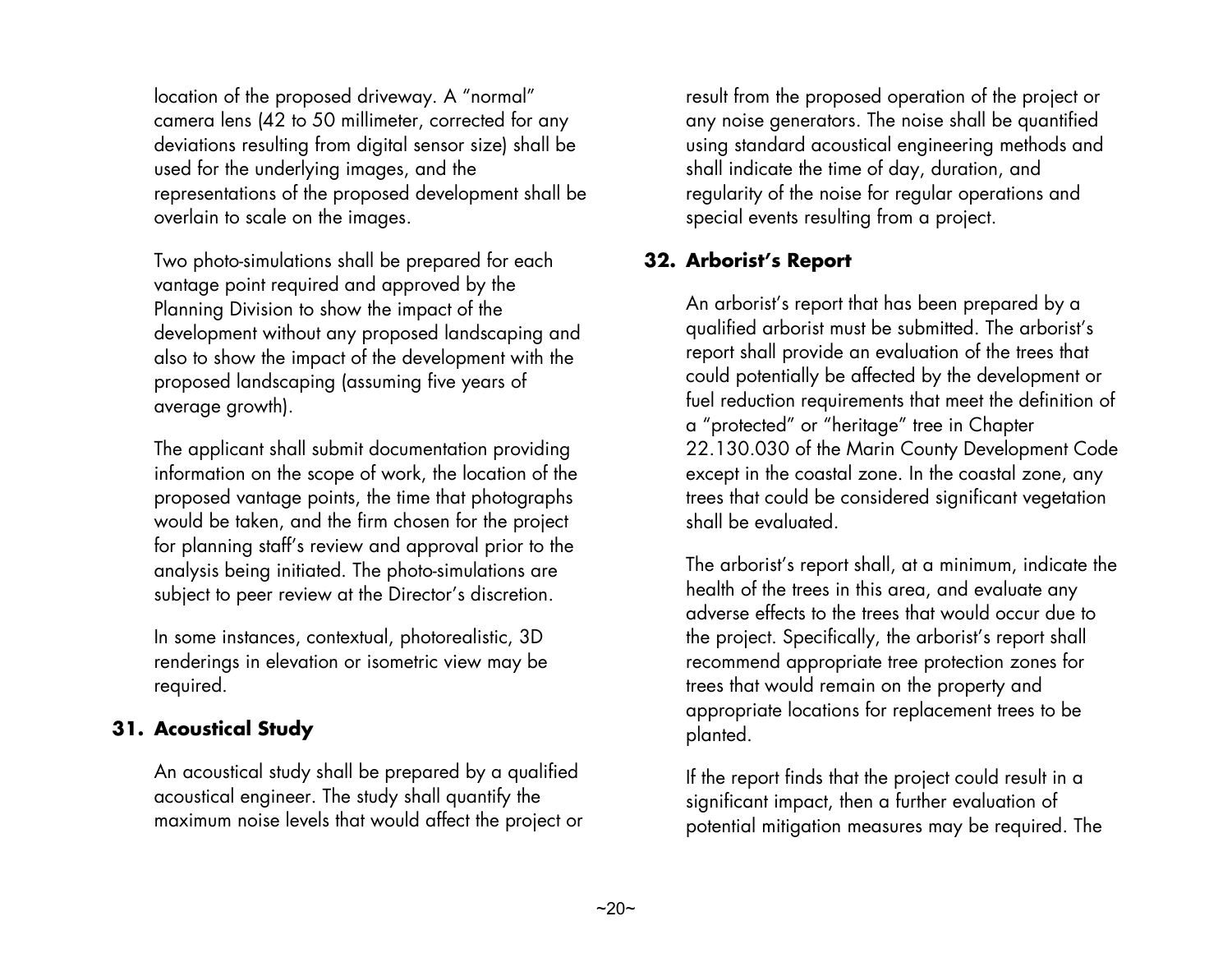report shall also indicate whether there are exotic trees on the site and whether any exotic trees are invasive. The arborist's report is subject to peer review at the Director's discretion.

#### **33. Agricultural Management Plan**

An agricultural management plan to address the ongoing agricultural use of the property must be prepared by the applicant. The plan must: (1) identify and assess useable agricultural land on the property; (2) identify and assess the potential, existing, and proposed agricultural uses suitable for the site; (3) provide for long-term management and preservation of the agricultural lands and outline a plan for sustainable agricultural use(s); (4) analyze water supply and water demand; (5) analyze the extent to which proposed development supports and affects the continued and future agricultural use of the land; and (6) provide a marketing/business plan. The plan shall also provide a brief description of the farmer or rancher's background in agricultural operations.

#### **34. Photometric Study**

A photometric study showing existing and proposed ground-level lighting intensity in foot-candles for the subject property, and the surrounding properties that would be affected by on-site lighting shall be prepared by a lighting expert.

#### **35. Preliminary Geotechnical Report (2 copies)**

A geotechnical report can be prepared by a certified engineering geologist, a soil engineer, a geotechnical engineer or a civil engineer practicing within the area of his or her competence, which identifies seismic and geologic hazards, and recommends construction measures and other precautions to reduce the risk of these hazards to acceptable levels. The term geotechnical report may encompass documents referred to as soils report, soil investigation report, soils stability report, preliminary soils report, and other similar terms.

A preliminary geotechnical report may be divided into two parts:

- A. Soils reconnaissance. The soils reconnaissance shall include a complete description of the site based on a field investigation of soils matters. The soils matters reviewed shall include stability, erosion, settlement, feasibility of construction of the proposed improvements, description of soils related hazards and problems and proposed methods of eliminating or reducing these hazards and problems. The soils reconnaissance shall also estimate the retreat rate of any bluff that could threaten improvements within 100 years.
- B. Final soils investigation and report. This investigation and report shall include a field investigation and laboratory tests with detailed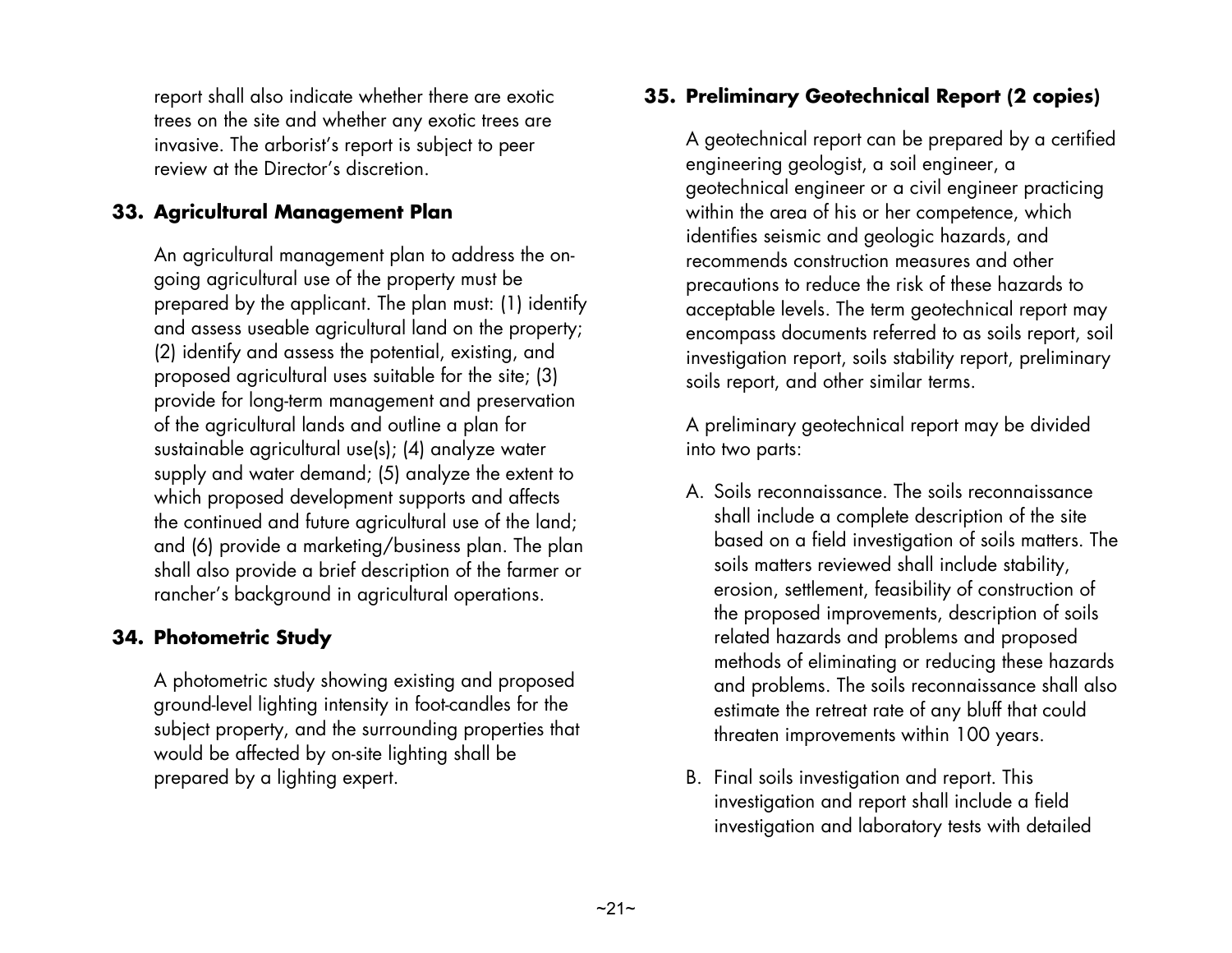information and recommendations relative to all aspects of grading, filling and other earthwork, foundation design, pavement design and subsurface drainage.

The report shall also recommend any required corrective action for the purpose of preventing structural damages to the development. Further, the report shall recommend any special precautions required for erosion control, and the prevention of sedimentation or damage to off-site property.

#### **36. Hydrological Report (2 copies)**

A hydrological report shall be prepared by a qualified hydrologist, geomorphologist, or engineer. The hydrological report shall provide calculations of pre-project and post-project amounts of storm water runoff. Further, the report shall assess whether the proposed project would increase the likelihood of downstream erosion, channel instability or flooding in the area, or other potentially significant impacts to the environment. If the study finds that the project could result in a significant impact, then a further evaluation of potential mitigation measures may be required. The hydrology report may be subject to peer review at the Director's discretion.

#### **37. Biological Site Assessment**

A biological site assessment shall be prepared by a qualified biologist and provide evidence regarding

the presence of sensitive biological resources, determine the property's habitat value relative to any special status species, and provide conclusions regarding how the project may affect those resources. Stream channels, tops of banks, and edges of riparian vegetation and any Stream Conservation Areas or stream buffer areas must be clearly mapped.

In addition, the biological site assessment shall evaluate the habitat value of any watercourses adjacent to the proposed project, and whether the project would result in adverse effects to the riparian vegetation surrounding the watercourse or the water quality of the watercourse. If there are wetlands adjacent to the project, then a wetland delineation shall be submitted, and the boundary of any riparian vegetation shall be clearly identified in the report. The report shall also indicate whether there are any exotic species of plants on the site and whether any species are invasive.

If the report finds that the project could result in a significant impact, then a further evaluation of potential mitigation measures may be required. The biological assessment is subject to peer review at the Director's discretion.

NOTE: in those cases when a biological site assessment is required, Marin County reserves the right to directly hire a biologist of the Planning Division's choice. The cost of the contract and the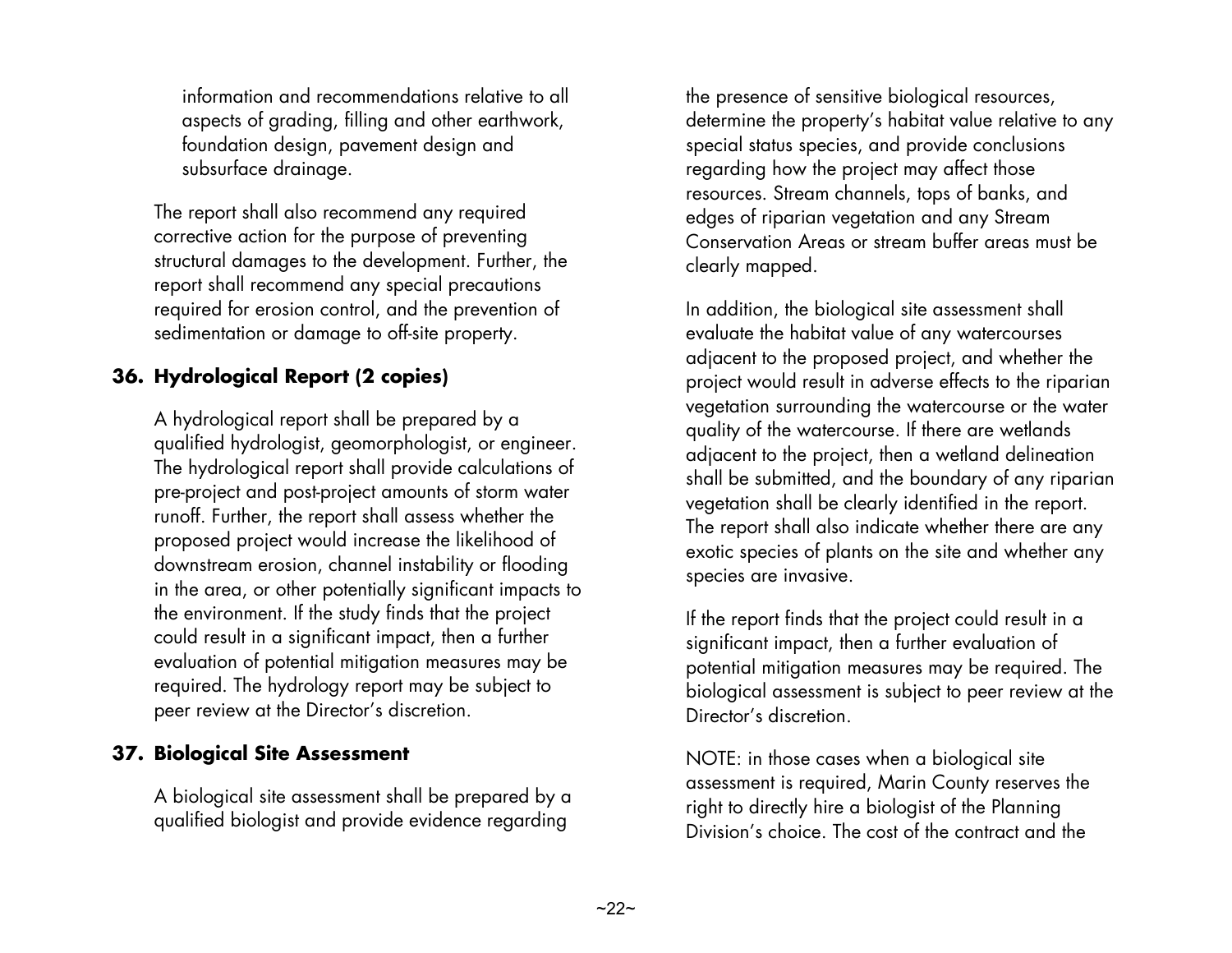Division's standard contract administration fee shall be submitted by the applicant.

#### **38. Archaeology Report**

An archaeology report shall be prepared by a qualified and State registered professional archaeologist. At a minimum, the archaeology report shall be based on a field survey and records search, and shall indicate whether there is evidence of archaeological resources on or in close proximity to the project site and evaluate the project's potential impacts to those resources. If the report finds that the project could result in a significant impact, then a further evaluation of potential mitigation measures may be required. The archaeology report is subject to peer review at the Director's discretion.

#### **39. Historical Study**

A historical study shall be prepared by a qualified architectural historian. At a minimum, the historical study shall assess whether the location of the project site or the existing structures on the project site could be considered a significant historical resource. The report should evaluate the project based on Countywide Plan policies regarding historical significance and on the Local Coastal Plan Historic Review Checklist in the Coastal Zone. If the study finds that a structure or location is a significant historical resource, a further evaluation of potential preservation measures may be required. The

historical study is subject to peer review at the Director's discretion.

#### **40. Traffic/Parking Study (2 copies)**

A Traffic Study will evaluate existing levels of service at intersections around the project site, the proposed level of service including the project, calculate existing peak PM trips and PM peak trips added by the project, and determine cumulative traffic conditions.

A parking study may also be required, which analyzes existing parking demand and the parking demand created by the project. In some instances a sight distance analysis and turning radius analysis may be required.

#### **41. Transportation Management Plan (2 copies)**

A Transportation Management Plan (TMP) that addresses all modes of transportation as well as parking for the proposed project shall be prepared by a qualified traffic engineer or traffic planner. The TMP shall provide objectives and strategies for normal operations as well as special events, and show improvements that would be necessary to achieve these objectives and strategies. The TMP shall provide details for traffic management including methods such as using single-occupancy vehicles, bicycles, pedestrian travel, school buses, public transit, and car-pooling. Quantifiable rates of the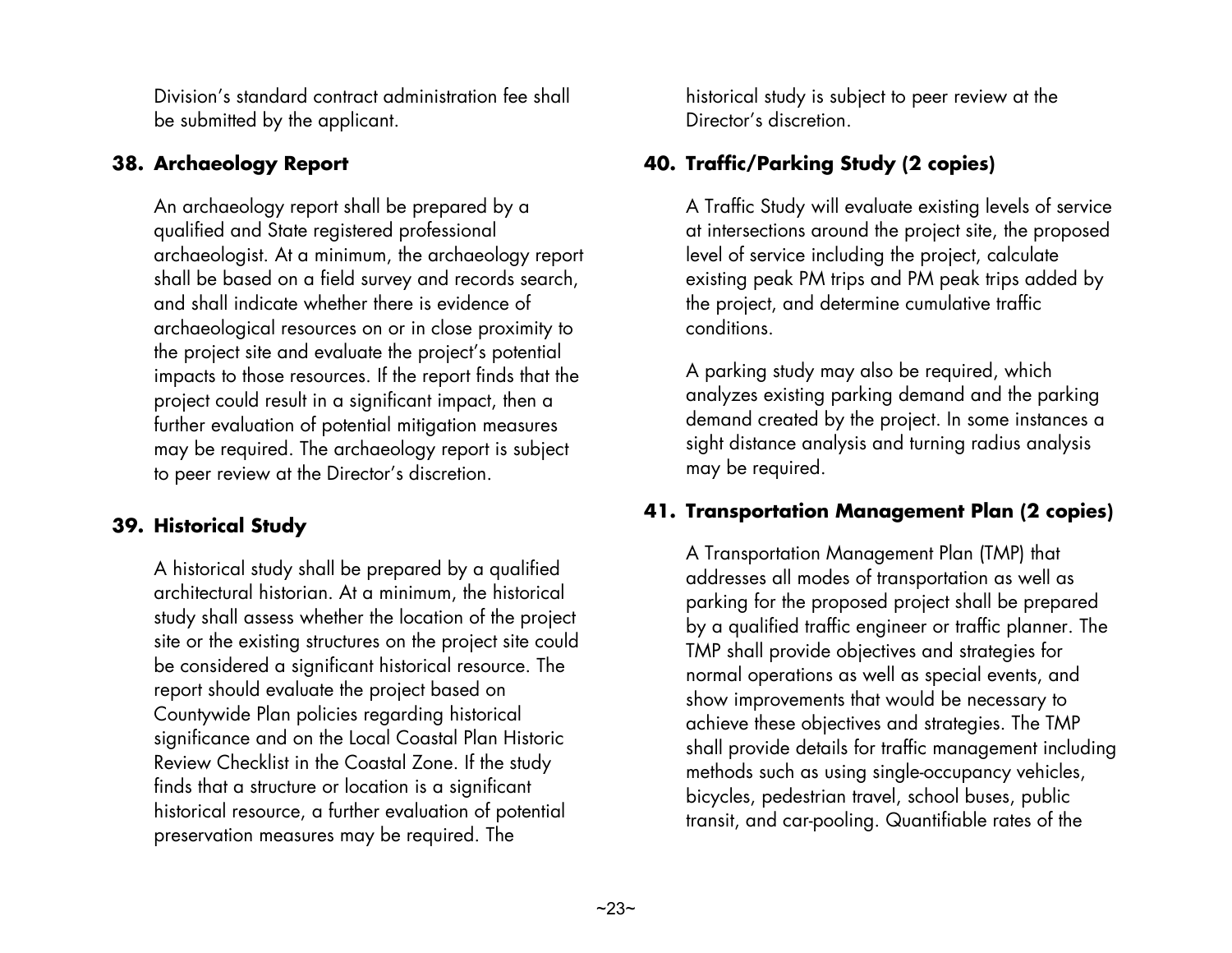different methods shall be provided for both regular activities and special events. Pick-up and drop-off locations and routes for all vehicular travel shall be identified. Pick-up and drop-off times shall also be identified and coordinated with regular and special event schedules. Staff activities regarding traffic and parking management shall be described. Detailed requests for any waivers of standard requirements necessary shall be requested with adequate material to support the request.

#### **42. Affordable Housing Plan**

The Affordable Housing Plan must include the following information:

- A. Number, affordability level, unit type, tenure, number of bedrooms, location, size, and design of all inclusionary units.
- B. Construction schedule and phasing of inclusionary units in relation to market-rate units.
- C. Provisions for income certification and screening of potential purchasers and/or renters of inclusionary units, resale control mechanisms, and ongoing monitoring and administration.
- D. Any incentive requested pursuant to Chapter 22.24 (Affordable Housing Incentives), including the additional information specified in that Chapter.

E. Such additional information as may be required by the Director to ensure conformance of the project with Marin County's affordable housing requirements and the Countywide Plan.

#### **43. Construction Program**

A construction program shall contain a number of components related to development activities, including the following:

- A. A site plan showing areas where grading and construction will take place, soils will be stockpiled, laydown areas for building materials, parking for construction workers, and temporary facilities such as portable toilets, construction signs, temporary areas for secure storage and construction trailers will be located. The location of power generators or temporary power poles shall also be shown.
- B. Dust reduction consistent with the Bay Air Quality Management District's basic control measures.
- C. An erosion control and/or storm water pollution prevention plan, as required by the Department of Public Works.
- D. A traffic control plan, as required by the Department of Public Works.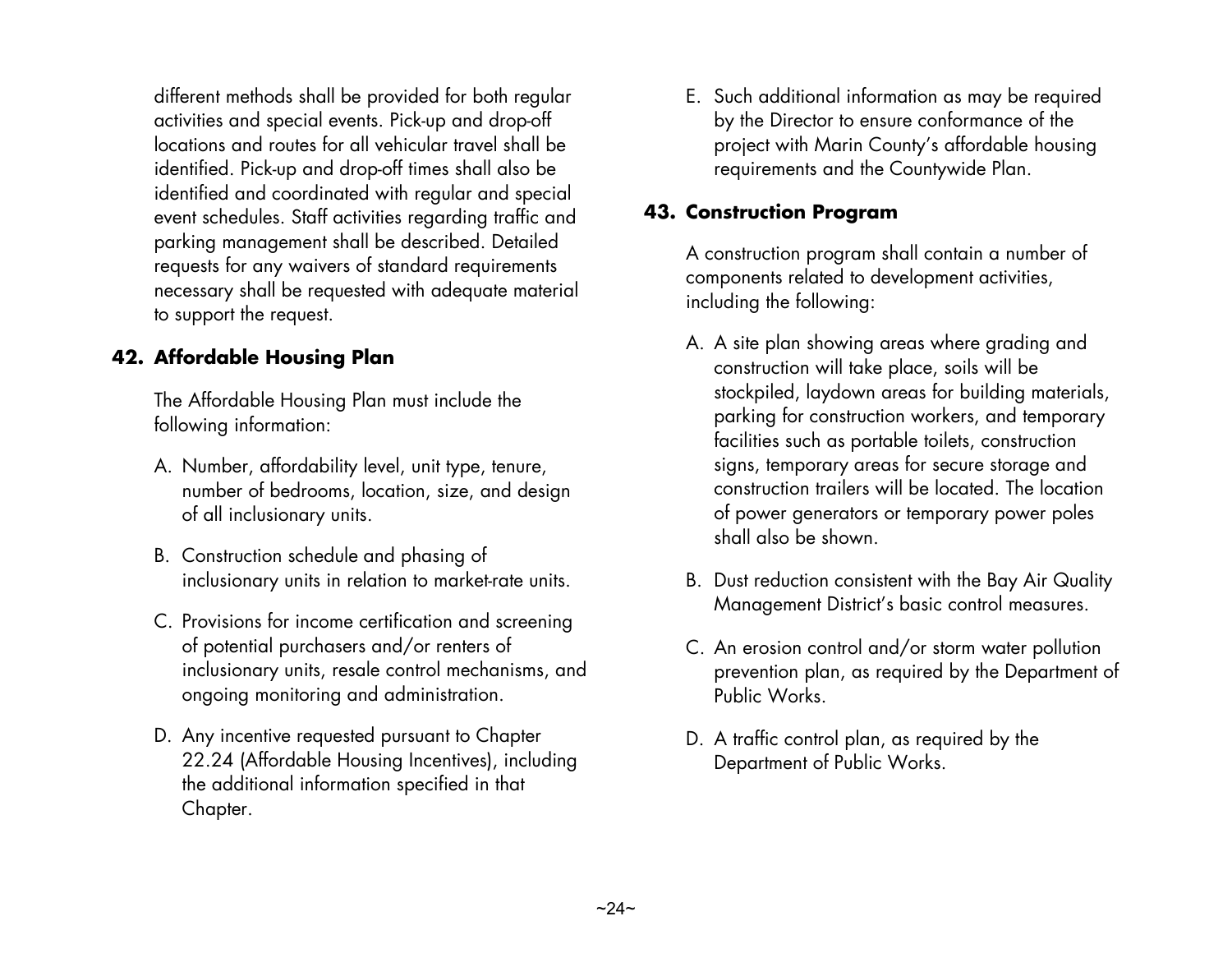- E. The location and design of tree protection fencing and any other fencing necessary to provide environmental safeguards during construction.
- F. Construction phasing and the timing during any given year when the various components of construction will occur, such as grading, tree and vegetation removal, loud external noise-making work, quiet interior work or finish work, septic system and utilities installation.

#### **44. Approved Master Plan**

An approved Master Plan for the property must be submitted, and information from the Master Plan that is relevant to the proposed project must be shown on the plans.